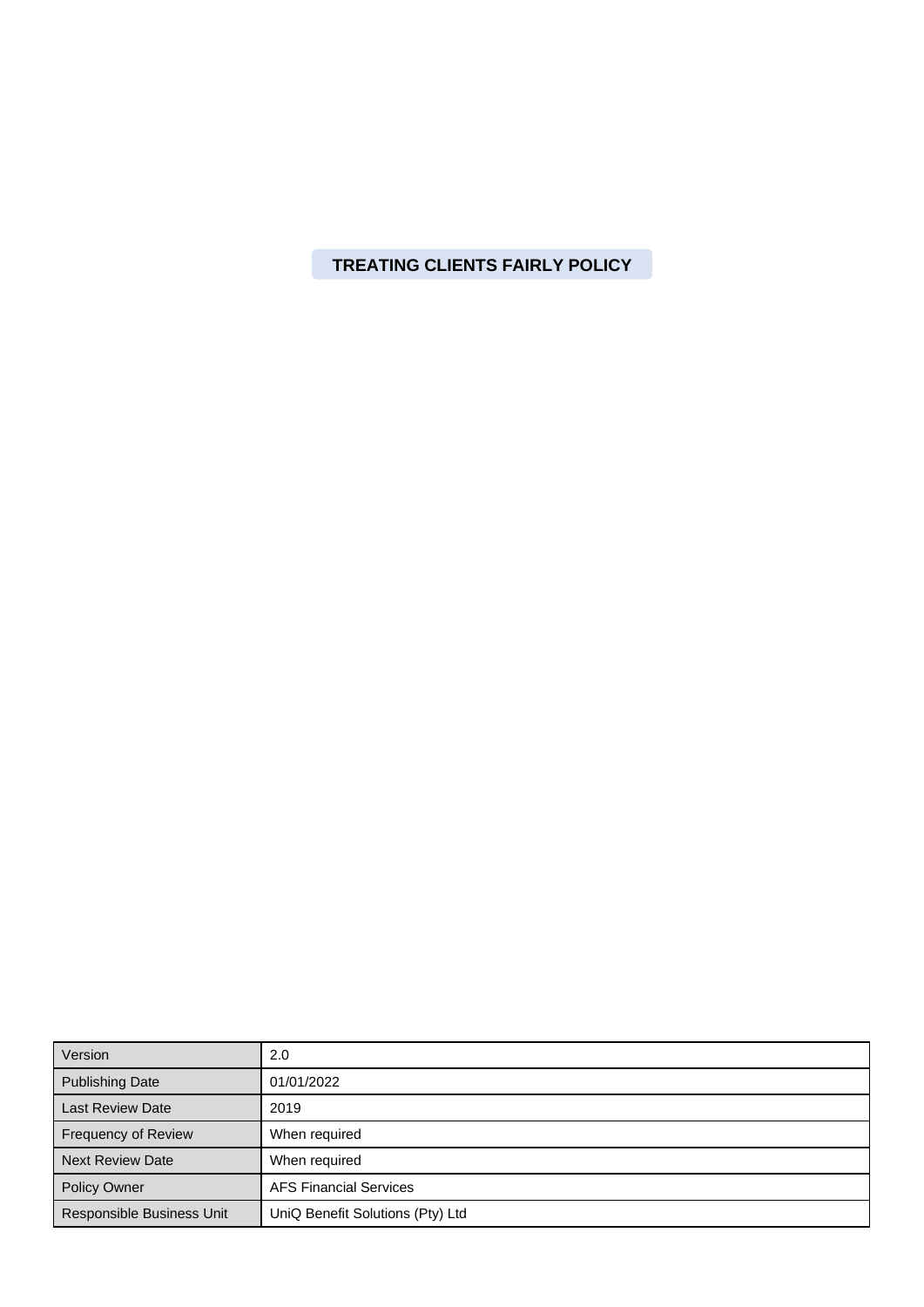# **POLICY STATEMENT**

- Any reference to the "organisation" shall be interpreted to include the "policy owner".
- The organisation's governing body, its employees, volunteers, contractors, suppliers and any other persons acting on behalf of the organisation are required to familiarise themselves with the policy's requirements and undertake to comply with the stated processes and procedures.

## **POLICY ADOPTION**

By signing this document, I authorise the organisation's approval and adoption of the processes and procedures outlined herein.

| Name & Surname | Helio e Sa   |
|----------------|--------------|
| Capacity       | KI           |
| Signature      |              |
| Date           | January 2022 |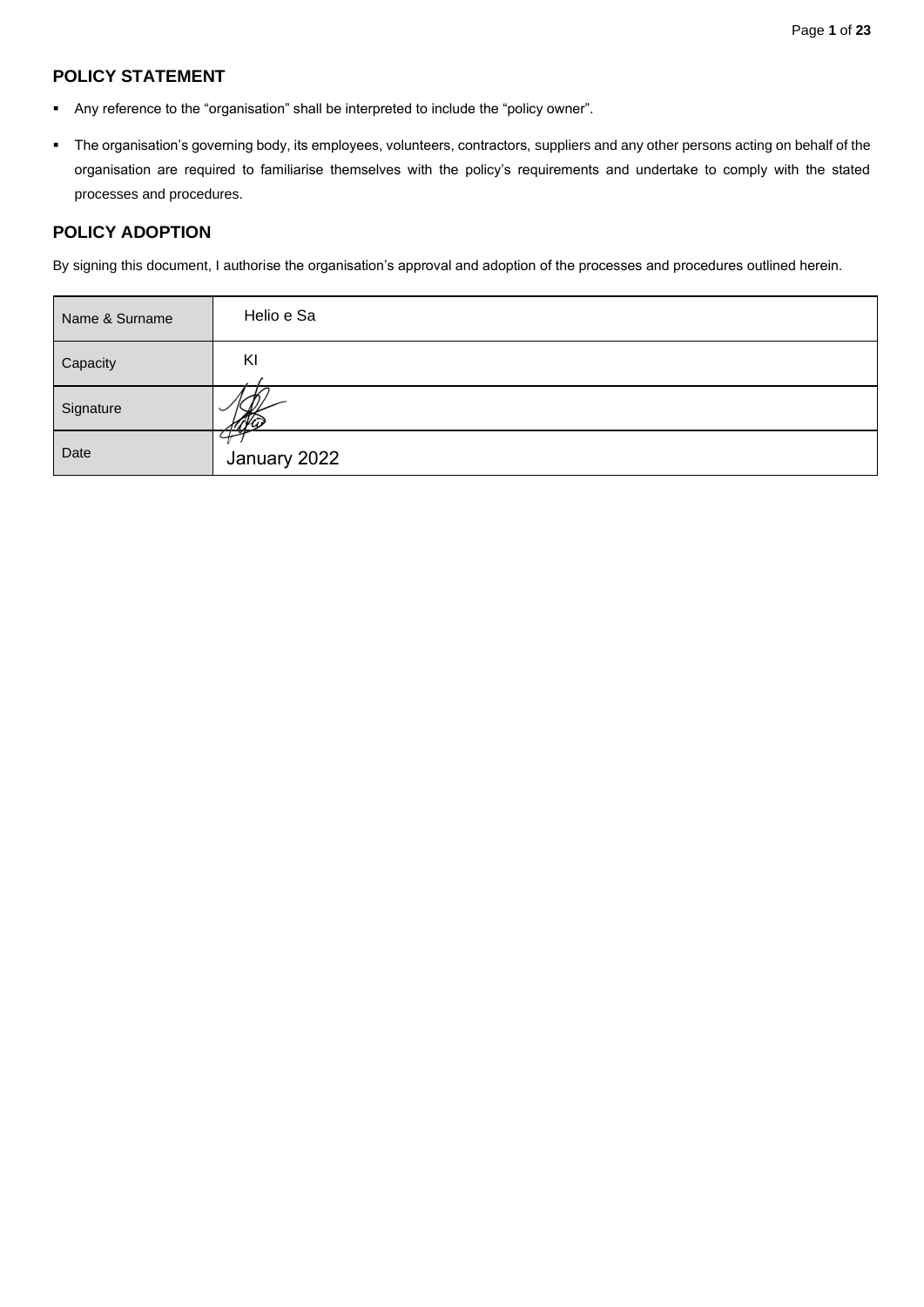# TABLE OF CONTENTS

| 1                       |                                                                            |  |
|-------------------------|----------------------------------------------------------------------------|--|
| $\mathbf 2$             |                                                                            |  |
| 3                       |                                                                            |  |
|                         |                                                                            |  |
|                         | 3.2 PROCEDURES IMPLEMENTED IN ORDER TO ACHIEVE POLICY OBJECTIVES 4         |  |
|                         |                                                                            |  |
|                         |                                                                            |  |
|                         |                                                                            |  |
|                         |                                                                            |  |
|                         |                                                                            |  |
|                         |                                                                            |  |
|                         |                                                                            |  |
| $\overline{\mathbf{4}}$ |                                                                            |  |
|                         |                                                                            |  |
|                         |                                                                            |  |
| 5                       |                                                                            |  |
| 6                       |                                                                            |  |
|                         |                                                                            |  |
|                         |                                                                            |  |
| $\overline{\mathbf{7}}$ |                                                                            |  |
| 8                       |                                                                            |  |
|                         |                                                                            |  |
|                         |                                                                            |  |
|                         | 8.3 CLAIMS AND DISBURSEMENT HANDLING (BINDER HOLDERS: LONG-TERM AND SHORT- |  |
|                         |                                                                            |  |
|                         |                                                                            |  |
| 9                       | ANNEXURE A: AUTHORISED FINANCIAL PRODUCT CATEGORIES AND SUBCATEGORIES 15   |  |
| 10                      |                                                                            |  |
| 11                      |                                                                            |  |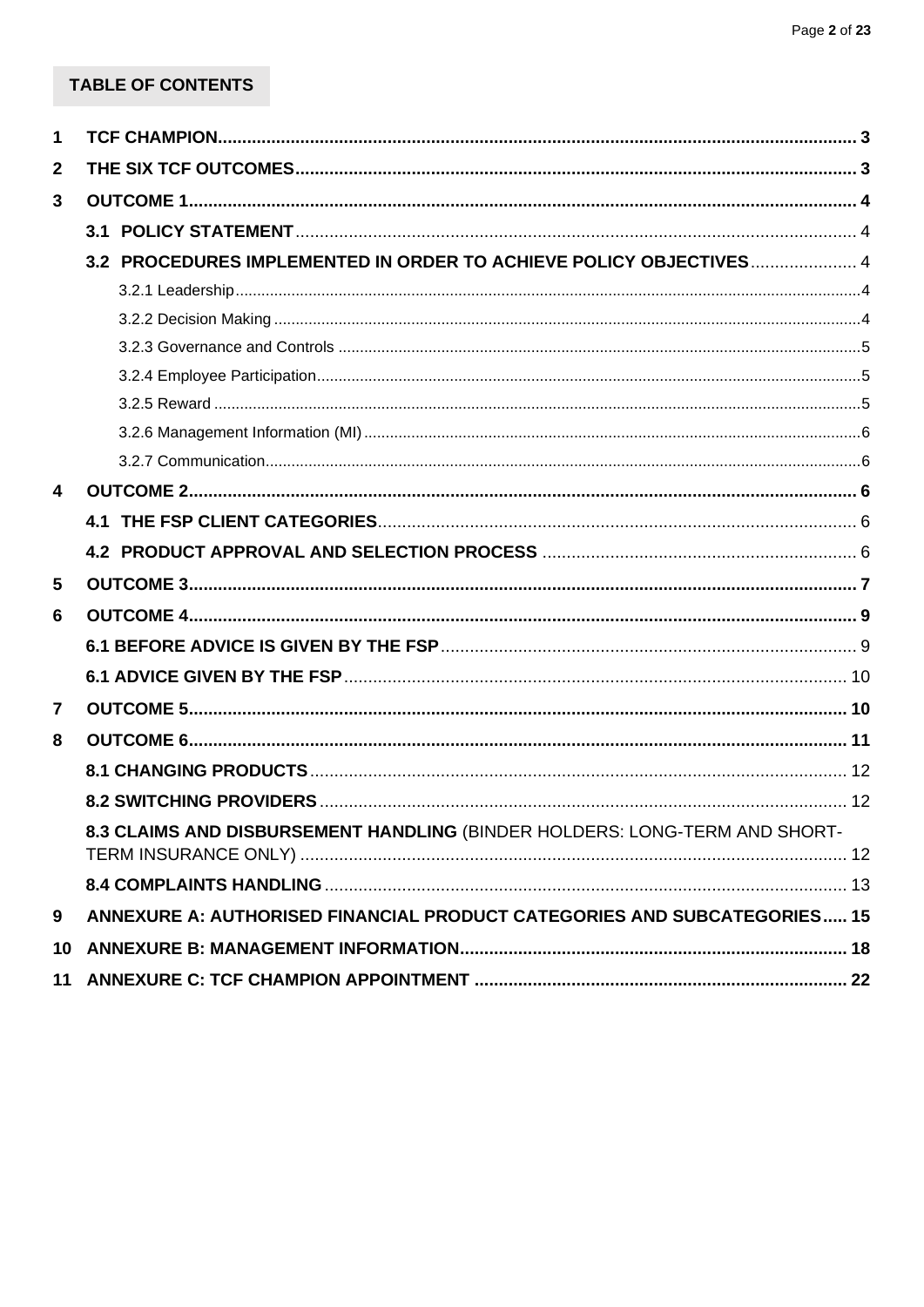# <span id="page-3-0"></span>**1 TCF CHAMPION**

- The FSP has appointed a TCF (Treating clients fairly) Champion as part of its commitment to treat its clients fairly. The appointment of the TCF Champion is confirmed in Annexure C hereto.
- The general duties of the TCF Champion include:
	- To be actively involved with embedding the TCF principles into the organisation.
	- · To help instilling a culture where the fair treatment of clients is embraced and adopted.
	- · To assist the governing body of the organisation to implement and adopt business processes aimed at ensuring that the organisation is at all times achieving the outcomes of TCF as set out in this document.
- The TCF Champion has the authority to approach and speak to staff members at all levels about the delivery and achievement of TCF outcomes.
- The TCF Champion need not have any specific qualifications but must have a thorough knowledge of the organisation's functional departments, business processes and the principles associated with treating clients fairly.

## <span id="page-3-1"></span>**2 THE SIX TCF OUTCOMES**

- The FSP respects the Regulator's mission to maintain a sound financial investment environment in South Africa and acknowledge its mandate to promote the:
	- · fair treatment of consumers of financial services and products
	- · financial soundness of financial institutions
	- systematic stability of financial industries
	- integrity of financial markets and institutions
- To this end the FSP welcomes the TCF initiative and commits itself to align the FSP's organisational culture and business processes in such a way as to ensure that the six outcomes of TCF are at all times achieved.
- The six outcomes of treating clients fairly will be achieved by our organisation through ensuring that:
	- our clients are at all times confident that their fair treatment is central to our corporate culture
	- any products and services marketed and sold by us in the retail market are designed to meet the needs of identified client groups and that any related targeting of our clients are done so in accordance with this standard
	- our clients are at all times provided with clear information and are kept appropriately informed before, during and after the point of sale
	- where our clients receive advice, that the advice is suitable and takes into account the individual client's circumstances
	- · our clients are provided with products that performs as we have led them to expect and that any associated services is also of the standard that we have led them to expect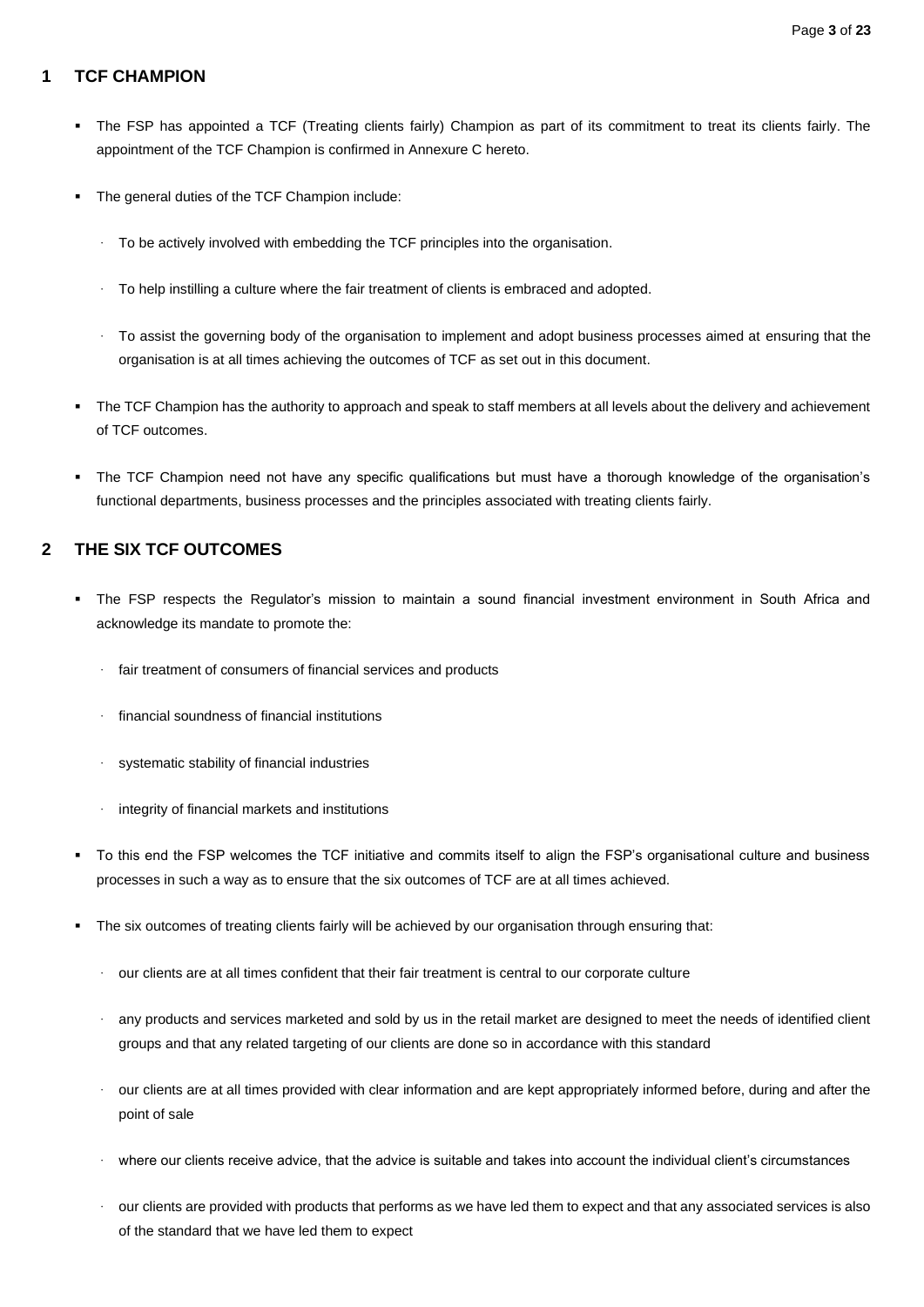our clients do not face any unreasonable post-sale barriers should they wish to change their products, switch to another FSP, submit a claim or submit a complaint about our services

## <span id="page-4-0"></span>**3 OUTCOME 1**

### **Clients are confident that they are dealing with firms where the fair treatment of clients is central to the firm culture.**

## <span id="page-4-1"></span>**3.1 POLICY STATEMENT**

It is our committed objective to ensure that all our clients or potential clients can be confident that they are dealing with an FSP where the fair treatment of clients is central to the corporate culture.

We use our best efforts to ensure that at all times we, our staff members and representatives render financial services honestly, fairly, with due skill, care and diligence, and in the interests of clients and the integrity of the financial services industry.

Delivery of the TCF outcomes is a core feature of the FSP's stated values, code of conduct and ethics policy, and is embedded throughout the FSP's DNA

# <span id="page-4-3"></span><span id="page-4-2"></span>**3.2 PROCEDURES IMPLEMENTED IN ORDER TO ACHIEVE POLICY OBJECTIVES**

### **3.2.1 Leadership**

- TCF is a standing item on the governing body of the FSP's meeting agenda where the FSP's approach to TCF is analysed and discussed.
- Senior management has adopted TCF deliverables and have been allocated specific responsibilities in terms thereof. Senior management in all areas of the FSP that contribute to the rendering of financial services to clients (whether directly or indirectly), understand their respective roles in delivering TCF outcomes to those clients.
- Senior management conducts regular reviews of the main business processes with a view to identifying areas that do, or may, require improved TCF deliverables. Explicit allowance has been made to allow for and consider TCF implications and deliverables during the strategic planning process of any new strategy or change in existing strategy.
- Adherence to the TCF deliverables is monitored as part of our Compliance Monitoring Programme. We ensure on a monthly/ quarterly/ bi-annual basis that accurate, meaningful and timely Management Information has been produced during the period and that senior management acts accordingly. Existing tests within our Compliance Monitoring Programme aid us in demonstrating our level of compliance and adherence to the TCF outcomes. Where there are TCF action points, these will be documented and carried over to a further (minuted) meeting.

## <span id="page-4-4"></span>**3.2.2 Decision Making**

- All requests by the FSP's governing body for the approval of product and service innovations or project expenditure, include due consideration of the possible impact it may have on TCF outcomes.
- The organisation has established accessible forums or structures through which staff members and management are able to debate TCF related matters and refer any TCF questions or concerns to the governing body or appointed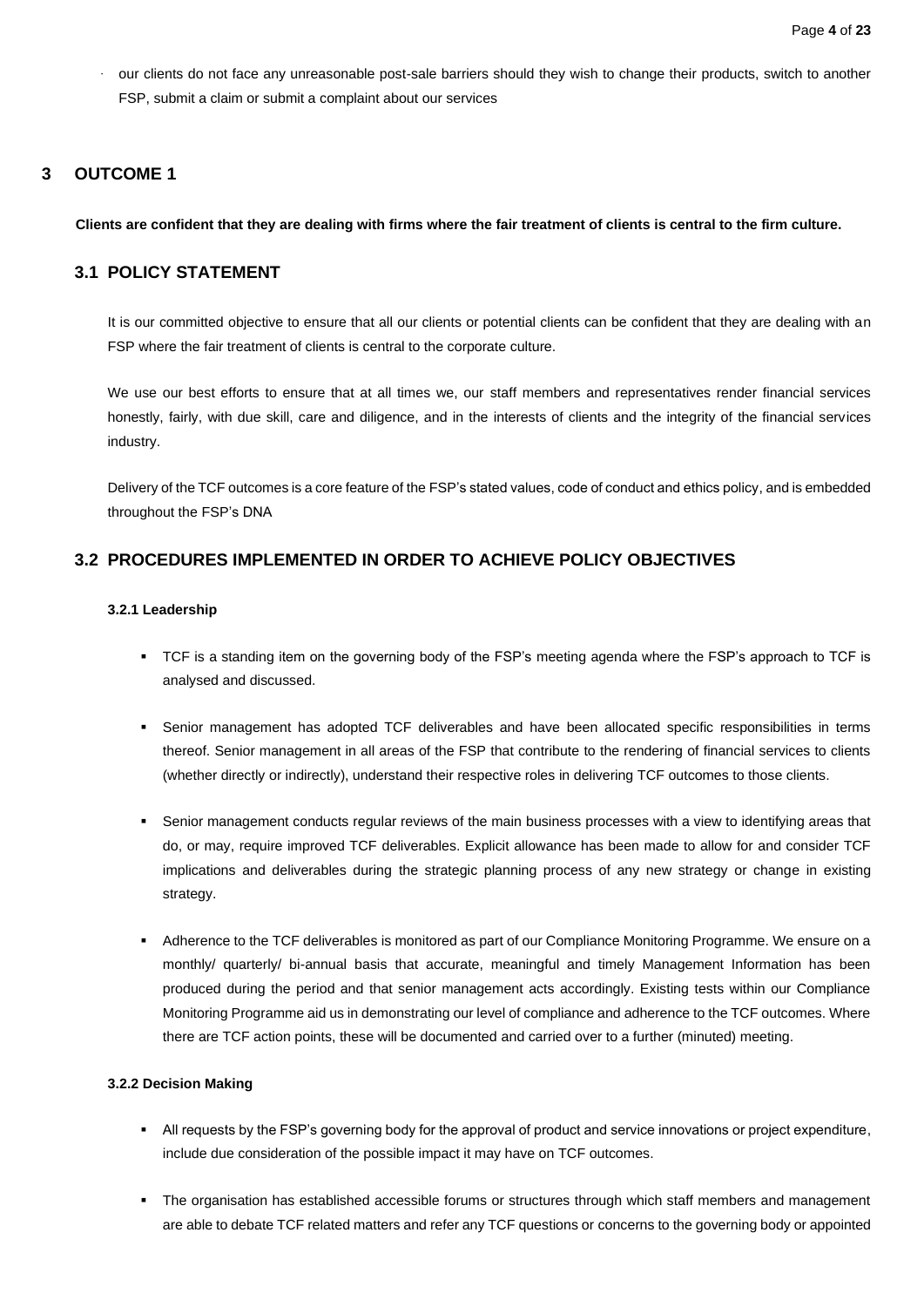risk committee.

### <span id="page-5-0"></span>**3.2.3 Governance and Controls**

- Oversight and monitoring of TCF delivery has been explicitly assigned to the governance and control structures of the organisation tasked with risk management and the compliance function.
- Procedures have been implemented to ensure formal and regular reporting to the governing body and senior management on the progress in achieving TCF deliverables across all of the organisation's activities and functional departments.
- The management of TCF and market conduct risks are formally included in the risk management framework of the organisation and are regularly monitored and supervised by the governing body and independently monitored by a Compliance Officer.
- Procedures have been implemented for identifying and reporting (at organisation-wide level) TCF risks or failures to senior management and the governing body.
- There is ongoing evaluation of whether the organisation's governance framework as a whole has been effective in achieving TCF outcomes.
- We have mechanisms in place to monitor and respond to changes in the broader environment such as economic and regulatory developments to enable us to proactively identify TCF related risks.

### <span id="page-5-1"></span>**3.2.4 Employee Participation**

- All staff members (including senior management) whose roles require delivery of TCF outcomes have been identified.
- Performance evaluation criteria incorporate TCF objectives and are rigorously applied at all levels of staff, irrespective of their position within the FSP
- Staff members undergo training on TCF principles and deliverables by way of induction and annual training, as to familiarise and to act as a refresher of the TCF principles as set out in this policy.
- Recruitment processes have been revised to ensure staff in relevant positions will have the necessary skills to achieve the outcomes of TCF.
- All staff members are aware of the requirement to treat clients fairly. This Policy has been circulated to all staff members and staff members are encouraged to make suggestions to our TCF Champion on how the treatment of our clients might be further enhanced.

## <span id="page-5-2"></span>**3.2.5 Reward**

- Remuneration is meaningfully linked to the achievement of TCF objectives, at all levels and all reward and recognition processes have been revised in the light of TCF objectives, and is aimed at encouraging performance without negatively impacting the treatment of clients.
- Employment and service agreements have been amended and updated to permit the imposition of meaningful consequences (such as retraining, re-assignment or disciplinary action, as appropriate) for staff members or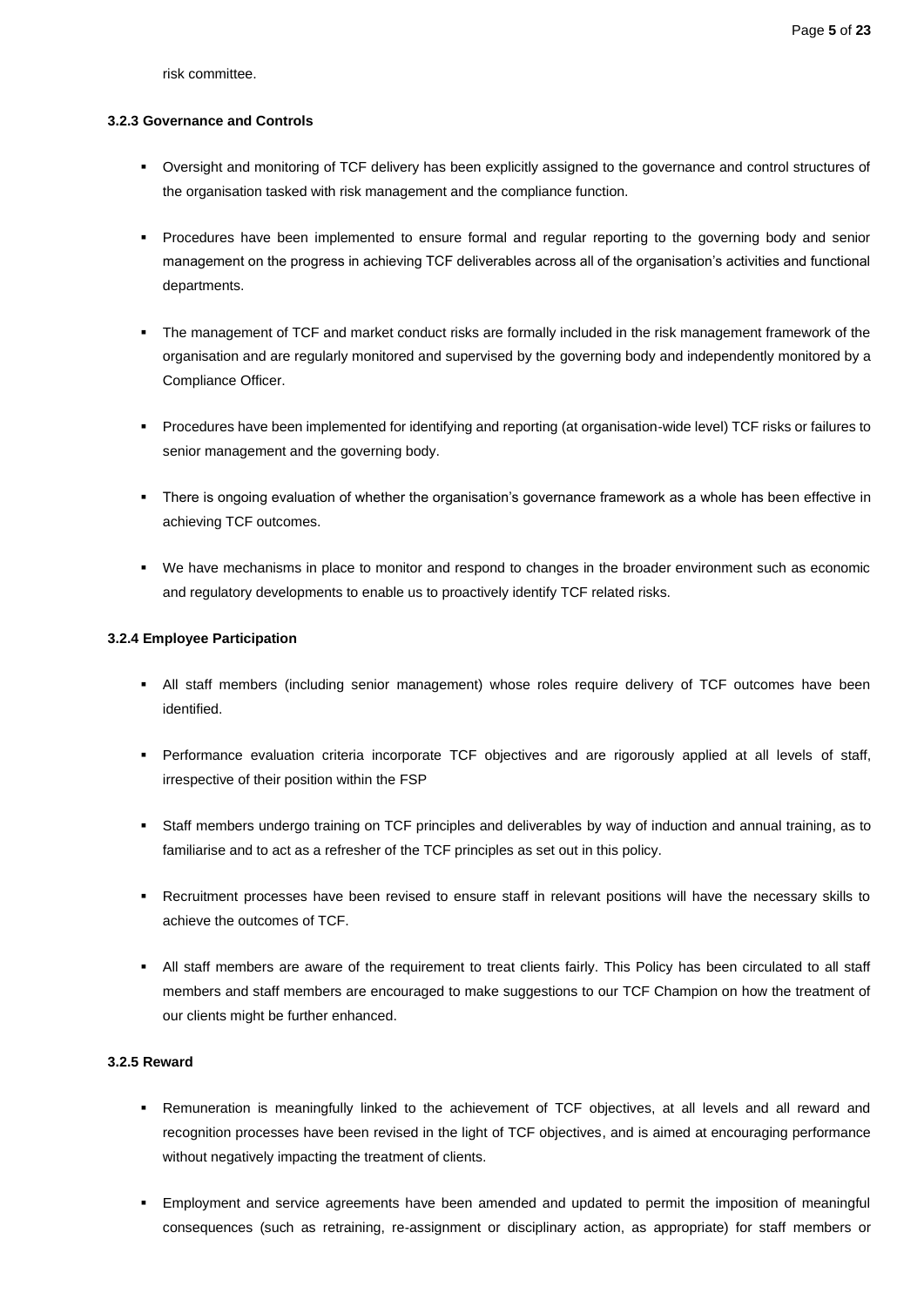management who do not achieve agreed TCF deliverables.

#### <span id="page-6-0"></span>**3.2.6 Management Information (MI)**

- Existing MI measures have been reviewed to determine which are useful for TCF monitoring and new measures have been identified where necessary (See Annexure B).
- Processes are in place to:
	- · collate and summarise TCF related MI in such a way as to present a meaningful picture of organisation-wide TCF progress;
	- · analyse and act on MI findings to improve TCF outcomes for our clients; and
	- · identify staff training needs and to align performance management measures.

### <span id="page-6-1"></span>**3.2.7 Communication**

- We communicate transparently with our stakeholders (including the Regulator) on our progress in achieving TCF outcomes.
- We make information regarding our progress in achieving TCF outcomes publicly available.

# <span id="page-6-2"></span>**4 OUTCOME 2**

**Products and services marketed and sold in the retail market are designed to meet the needs of identified client groups and are targeted accordingly.**

We develop and provide advice and certain intermediary services on products that fall within the categories and sub-categories of the financial products listed in Annexure A.

## <span id="page-6-3"></span>**4.1 THE FSP CLIENT CATEGORIES**

Our clients can typically be grouped into three broad categories:

- · Low sophistication: Relatively inexperienced groups with a high level of dependence
- · Moderate sophistication: General client groups falling into the mass market
- · High sophistication: Investment groups who have expertise

## <span id="page-6-4"></span>**4.2 PRODUCT APPROVAL AND SELECTION PROCESS**

Our product approval and product selection processes include senior management confirmation that a product adequately meets the outcomes of TCF and that any such product will perform as clients are led to expect.

Our product approval and product selection processes also include the careful consideration of the elements listed below:

▪ When designing a product or selecting a product to distribute or to administer, we identify the particular client groups for which the product can be considered suitable whilst taking into consideration needs and various risks factors.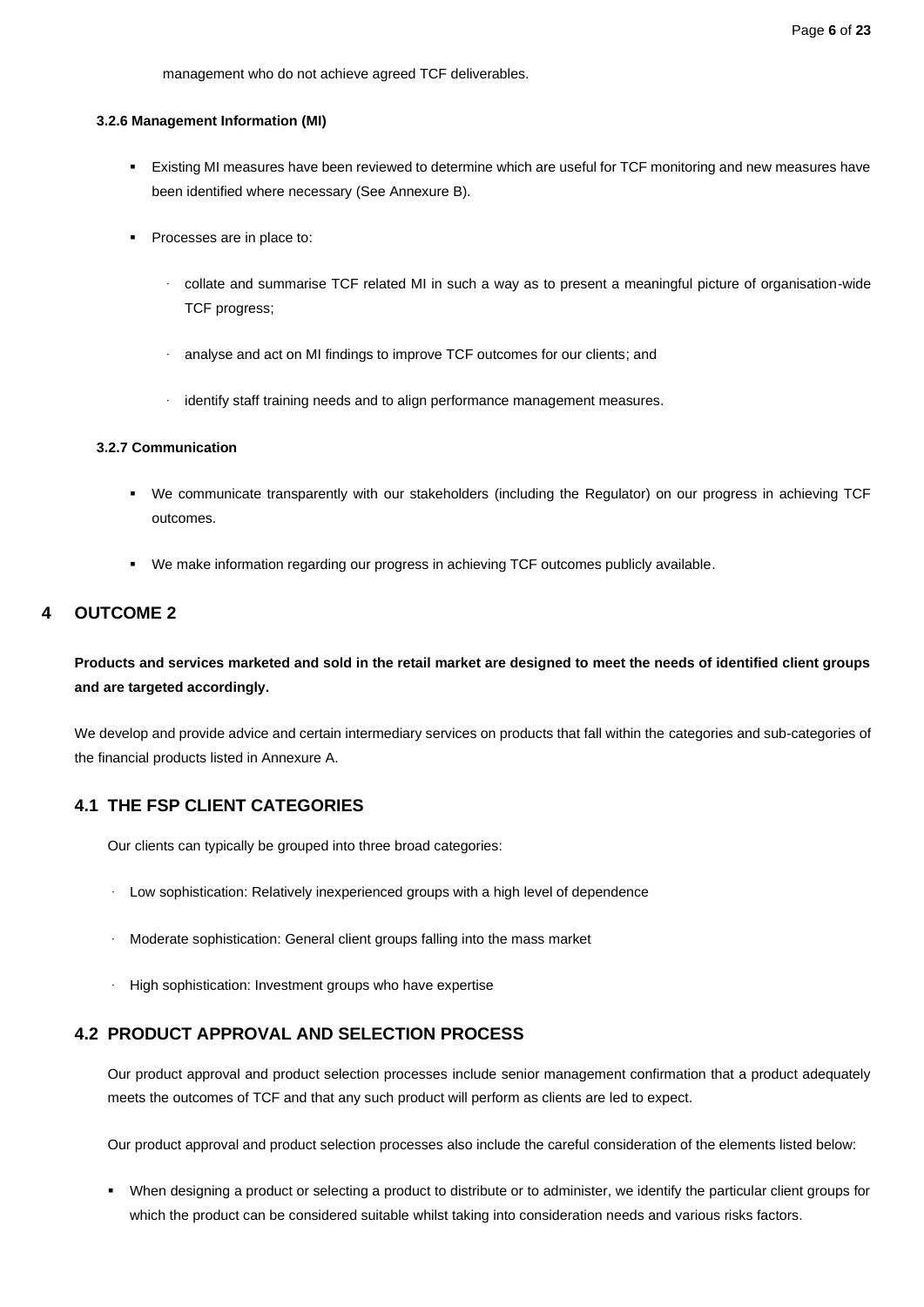- We obtain information from the product supplier regarding client groups in respect of which the product is regarded as most suitable.
- We provide our staff members and representatives with information and guidance to determine the client group/s in respect of whom the products are best suited.
- In determining whether our distribution and administration methods are suitable for the product and target market, we take into account all known and foreseeable risks associated with the product.
- We have measures in place to identify and mitigate risks that a product or service may pose to particular client groups.
- When development and management of products and services are done, we have measures in place to ensure that the requirements and expectations of the identified client group, including former members of the identified client group, is met.
- When approving or selecting any product for distribution:
	- · we assess the suitability of any promotional or other material that has been designed for the identified client group, and take into consideration complaints and service call data available
	- · we assess the suitability of any related and optional (bundled and "add-on") products or services for the identified client group
- Moreover, should any product be selected that includes bundled or "add-on" products or services, we confirm that there are processes in place to ensure the fair treatment of clients or members with regard to such bundled and "add-on" products or services, including ensuring that these products or services are appropriately targeted to the needs of client groups for which they are provided.
- We have measures in place to insure the where bundling or "add-on" of products / services, or incentives to funds occur, it does not result in needless products or services to the client group.
- We have measures in place to evaluate the client groups' financial understanding of products or services offered or provided to them.
- We have measures in place to ensure that the client group has enough information available to them to make an informed decision in selecting products or service.
- We track sales to determine whether products are in fact sold to the identified client groups.
- We have processes in place to mitigate risks where it becomes apparent that the product or the distribution or the administration method, or any combination of these elements, was not suitable for the identified client group, or that the product has been distributed to inappropriate client target groups.

# <span id="page-7-0"></span>**5 OUTCOME 3**

### **Clients are provided with clear information and are kept appropriately informed before, during and after the point of sale.**

We assess the clarity, appropriateness and fairness of product information provided to clients, whether such information is produced by ourselves or by others and all product related information requires sign-off by senior management.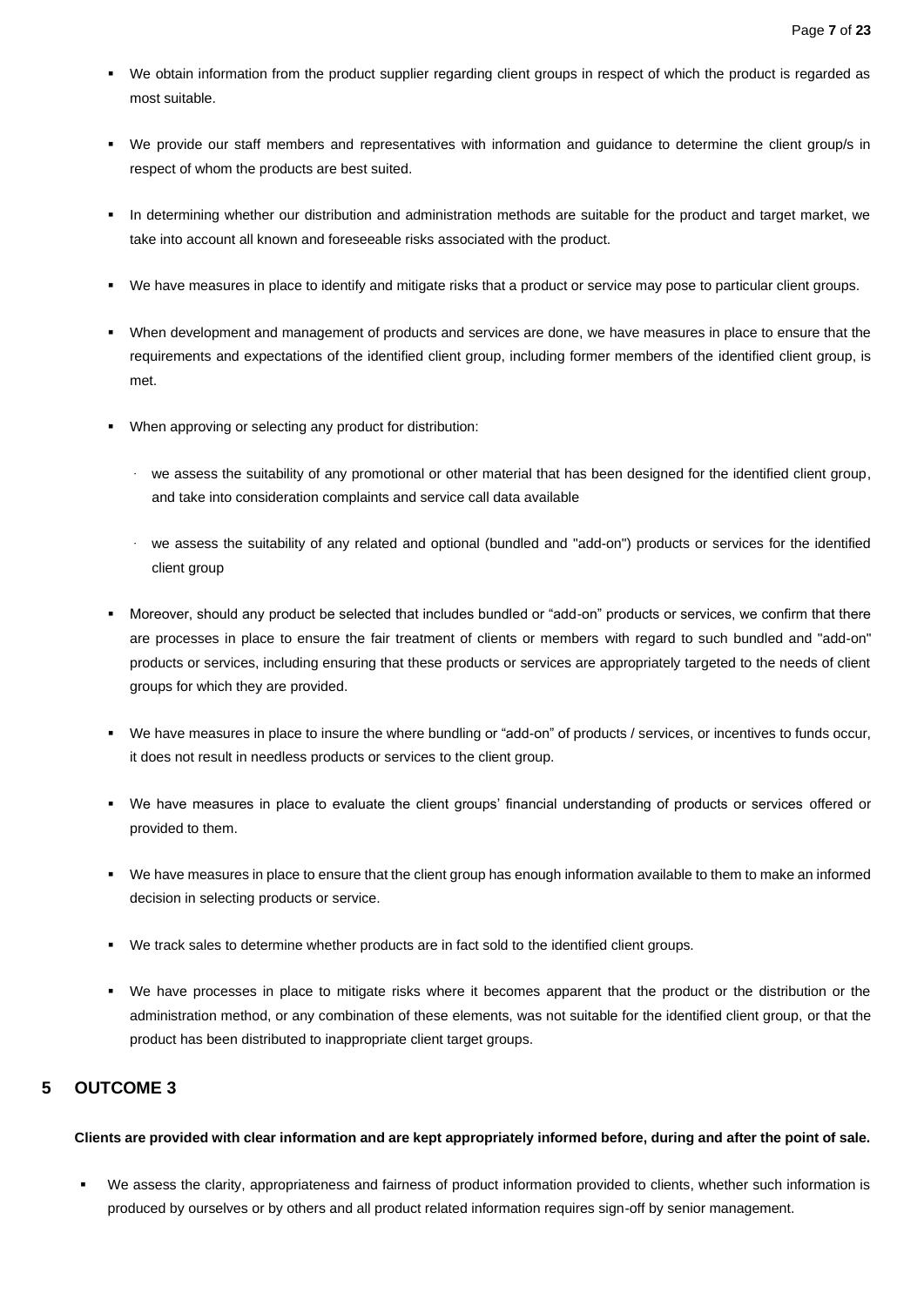- Before any product information is issued, it is carefully tested to ensure that the content will be clear and understandable by the target audience and client group.
- We have implemented appropriate risk mitigation procedures that are designed to address any inaccurate, unfair or misleading information about our products or services that may be provided to clients by third parties.
- We have implemented appropriate procedures to ensure that any information we provide regarding any other party's products or services is accurate, clear, and fair and is not misleading.
- We have implemented appropriate procedures to ensure that we are able, as far as reasonably possible, to rectify any situation where it becomes apparent that any product information already in circulation (whether produced by the FSP or not) is inaccurate, unclear, or unfair or is misleading.
- We regularly review standardised product information we use (whether produced by the FSP or not) to ensure that it remains accurate, clear and appropriate to the applicable client groups.
- We monitor and act on feedback, complaints and suggestions received from clients, staff members or any other parties that communicate the need for improvement in product information.
- We have a process in place to ensure relevant and adequate product information is provided to our clients, whether by our own staff members / representatives or by other parties, at an appropriate time to enable them to make an informed decision as to whether to enter into the relevant contract.
- We provide all existing clients with written statements at least once a year that identify any financial products that have been acquired by that client and where such products are still in existence. Such statements provide brief current details (where applicable), of:
	- · any ongoing monetary obligations of the client in respect of such products;
	- · the main benefits provided by the products;
	- · where any product was marketed or positioned as an investment or as having an investment component, the value of the investment and the amount of such value which is accessible to the client; and
	- · any ongoing incentives, consideration, commission, fee or brokerage payable to ourselves in respect of such products.
- A documented Record of Advice, as provided for in section 9 of the General Code of Conduct (Board Notice 80 of 2003 as amended), is maintained for each and every transaction entered into with any client and documented with in individual client files. A copy of the applicable record of advice is handed to each client upon completion of the transaction.
- We ensure that clients are informed of any recent or pending changes to our products, contractual events or any actions required from them, and that such information is provided in sufficient time to enable any client to reasonably respond to or act on that information.
- To the extent applicable, we control the accuracy and quality of any once-off or non-standard product information provided by staff members or representatives to clients or potential clients.
- We maintain up-to-date contact details of all our existing clients.
- We ensure that clients have current and accessible contact points if they need product or service information or need to get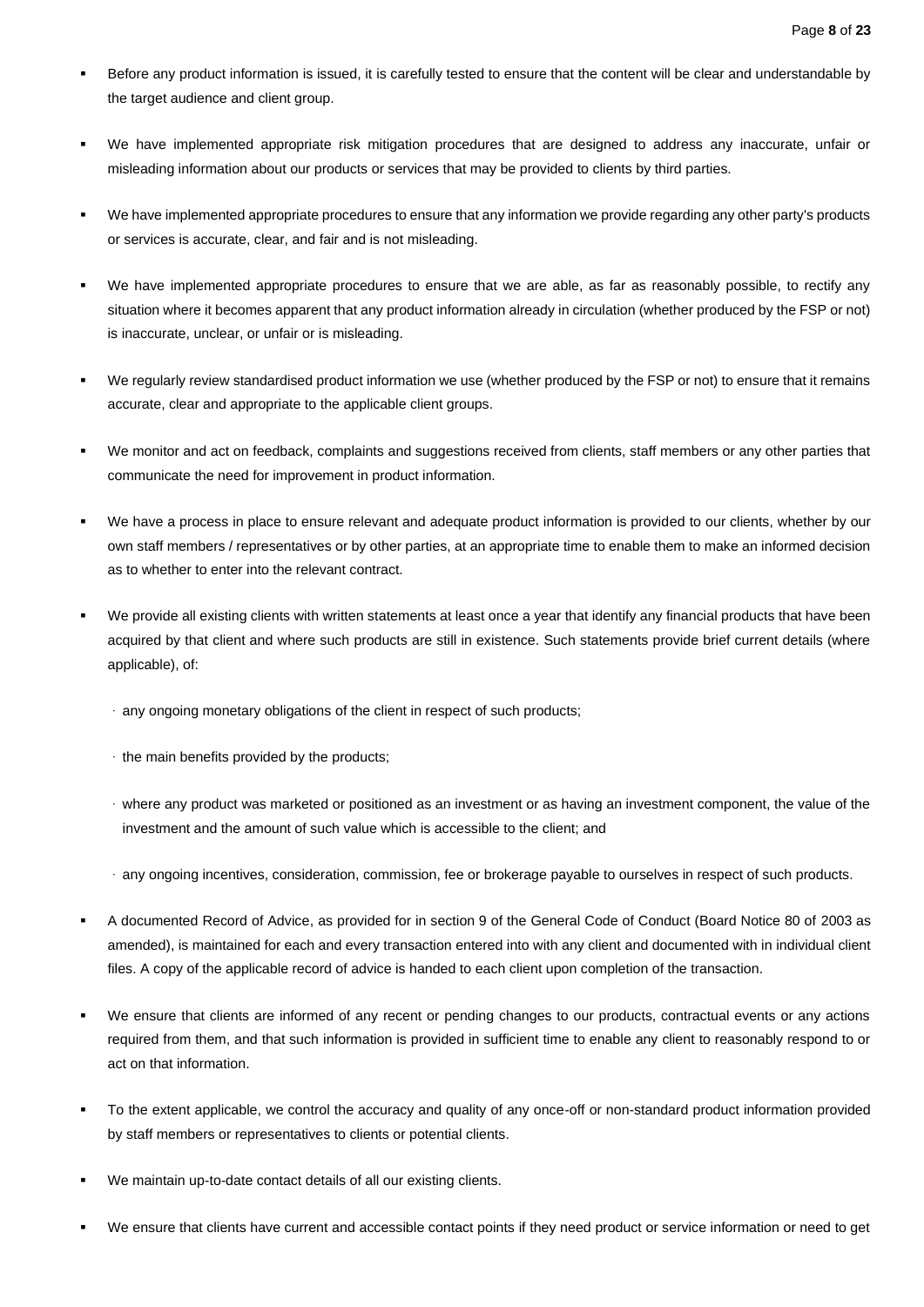in contact with our functional departments for any reason.

▪ We have accurate, retrievable, secure records of all product information we have provided to clients and any other material.

# <span id="page-9-0"></span>**6 OUTCOME 4**

**Where clients receive advice, the advice is suitable and takes account of their circumstances**

## <span id="page-9-1"></span>**6.1 BEFORE ADVICE IS GIVEN BY THE FSP**

- Prior to making any decision to market a particular product, we assess whether or not we have the appropriate skills and business processes in place to render the appropriate financial service and that the particular product will be suitable for the target market and client concerned.
- Prior to contracting with any product supplier to market their products, we conduct an appropriate level of due diligence to satisfy ourselves that their products and service levels are likely to meet our clients' reasonable expectations.
- We insist that product suppliers provide our representatives with adequate training on the specific products we market to enable them to render suitable financial services on those products.
- We have controls in place to prevent our representatives from rendering any financial services to any client in respect of products for which adequate product training has not been provided.
- Prior to contracting with any product supplier to market their products, we make appropriate arrangements to ensure that the FSP and our representatives will have reasonable access to any product information required from the product supplier to enable all parties to render suitable and appropriate financial services to clients and potential clients,
- We have procedure in place to establishing whether there are comparable products on the market, to that offered by a supplier.
- We have measures in place to establish and monitor incentivising of representative when marketing and selling of a specific product of a supplier.
- We have implemented procedures that ensure that all representatives, prior to providing advice to a client:
	- take reasonable steps to seek from the client appropriate and available information regarding the client's financial situation, financial product experience and objectives to enable the provider to provide the client with appropriate advice;
	- conduct an analysis, for purposes of the advice, based on the information obtained;
	- identify the financial product or products that will be appropriate to the client's risk profile and financial needs, subject to the limitations imposed on the provider under the FAIS Act or any contractual arrangement;
	- take reasonable steps to establish whether the financial product identified is wholly or partially a replacement for an existing financial product of the client and if it is such a replacement, follows all the required disclosure procedures; and
	- take reasonable steps to ensure that the client understands the advice and that the client is in a position to make an informed decision.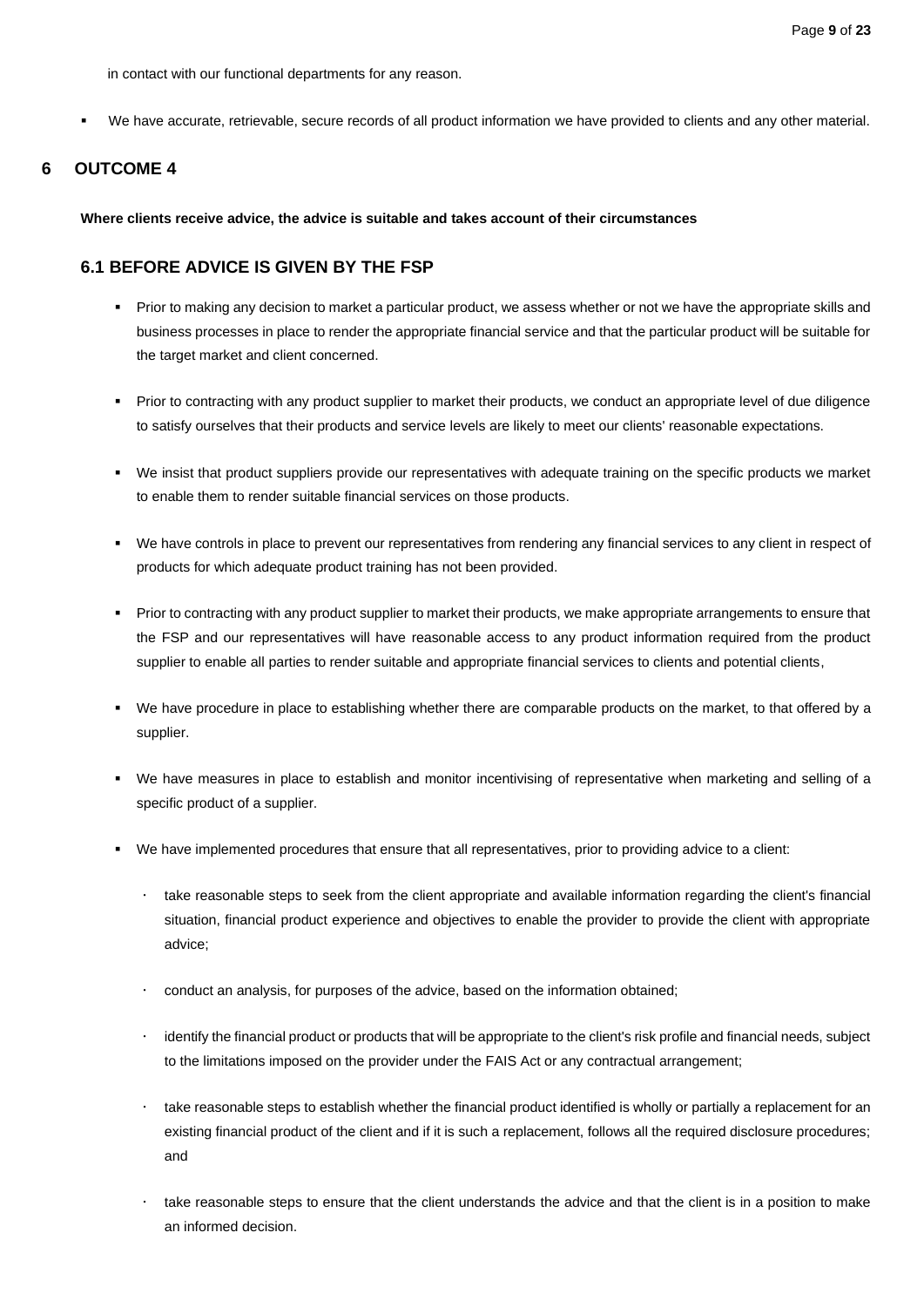## <span id="page-10-0"></span>**6.1 ADVICE GIVEN BY THE FSP**

- In order to ensure that the highest level of financial services are rendered to our clients and potential clients, we identify any risk of inappropriate financial service and we monitor feedback or complaints received from clients, product suppliers or other third parties regarding the quality of financial service they may have received from our representatives.
- We have implemented procedures to identify instances where our representatives have provided inappropriate advice or misleading information to clients and have implemented further procedures that seek to mitigate the risk to clients should such events occur.
- We monitor potential TCF indicators such as insurance claims experience, product retention / early termination data, investment portfolio switching, type and frequency of product changes in relation to the clients associated with our representatives, in order to identify and mitigate risks of any inappropriate financial services or poor client outcomes attributable to the representatives concerned.
- We provide product suppliers and other third parties in the client value chain with feedback in relation to any aspects of their products or services which inhibit our ability to provide suitable advice or the delivery of other TCF outcomes to clients.
- We have controls in place to identify and address any conflicts of interest between ourselves, our clients and product suppliers whose products we market.
- Clear TCF measures are included in the criteria that our representatives are required to satisfy in order to meet incentive or remuneration targets.
- There are clear agreements between ourselves and any product suppliers whose products we market, that set out our respective responsibilities in relation to providing clients with appropriate financial services, information and service support. These agreements are structured to ensure that clients understand who they should look to in relation to different aspects of the financial products or service provided to them.
- We have controls in place to identify and act on instances where our representatives have provided advice which they are not authorised to provide, either in terms of their specific contract or mandate with us and/or with any product supplier, or as a result of non-compliance with our FAIS licence conditions or other legal requirements.
- We have a policy in place for fair compensation of clients who have been financially prejudiced as a result of any inappropriate financial service rendered by our representatives.
- We monitor the published decisions of the FAIS Ombud, communications and guidance from the Regulator and any other relevant information sources in relation to advice practices, to ensure that our controls and practices in relation to this TCF outcome remain relevant and effective.

# <span id="page-10-1"></span>**7 OUTCOME 5**

**Clients are provided with products that perform as the firm has led them to expect, and the associated service is of an acceptable standard and as they have been led to expect**

Our point-of sale and information post-sale, include the careful consideration of the elements listed below:

Processes are in place to mitigate the risk that products and services are unable to satisfy the reasonable expectations of clients.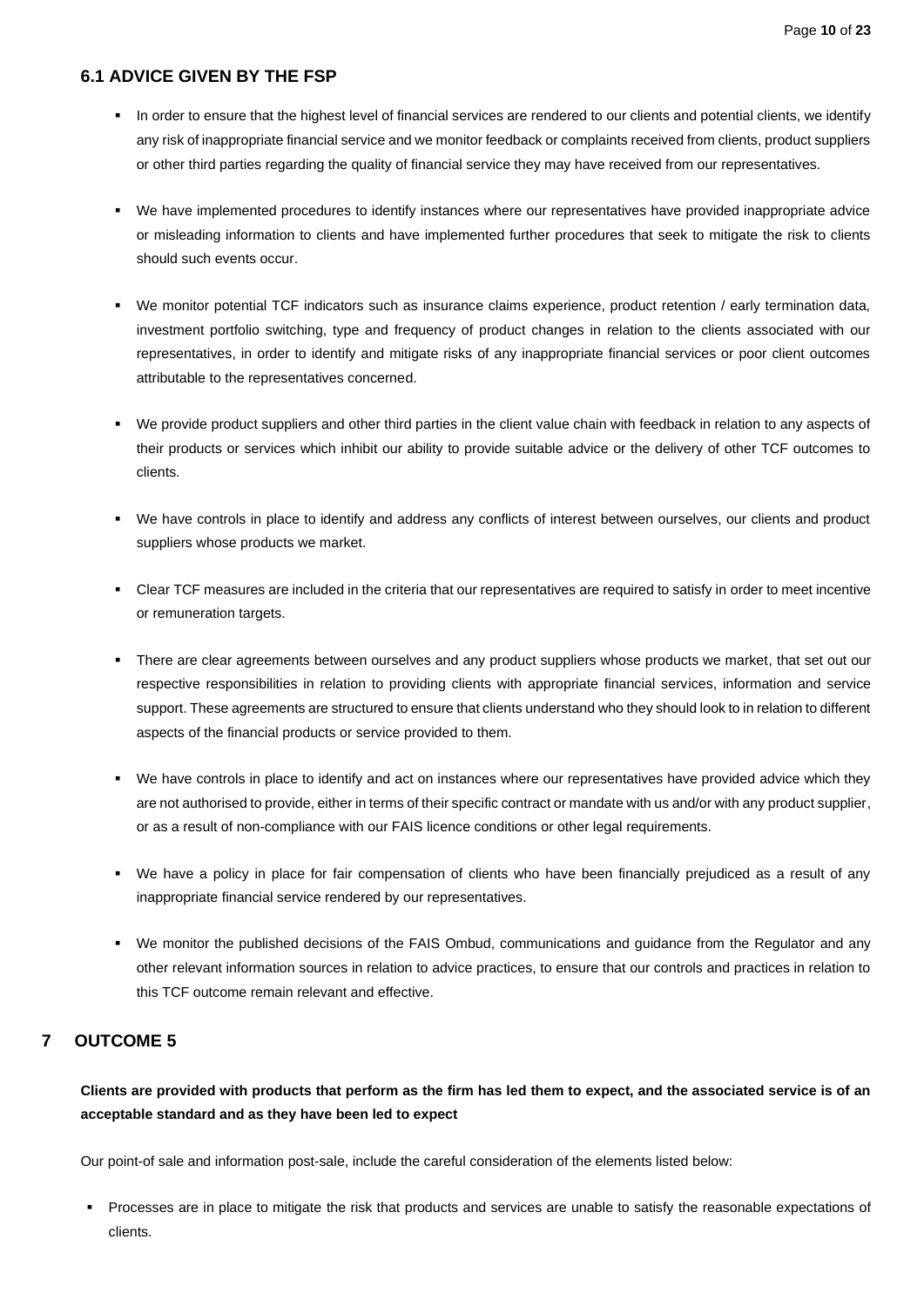- We analyse the product retention / portfolio switching / early termination behaviour of our clients to identify the possible risk that products or services are not meeting expectations.
- Processes are in place to alert clients to the risks resultant from their actions (such as early termination of a product, nonpayment of contributions, investment portfolio switches, and benefit reductions) in reasonable time for them to respond to or act on the information.
- Processes are in place to alert clients to the risks of non-action on their part, such as a failure to review insurance cover needs, investment goals, risk profiles and beneficiary nominations.
- We have clear service standards in place for client service processes and communicate these to our clients.
- We research and test our service standards to determine whether they are in line with client expectations.
- We monitor and act on feedback, complaints and suggestions received from clients, intermediaries and staff members that identify the need for improvements in our services or service standards.
- Where it becomes apparent that products are not performing or are unlikely to perform as clients have been led to expect, we have implemented processes to mitigate the risks to our clients.
- We have adopted "Management Information" on client expectations (See Annexure B).
- Processes are in place to protect the confidentiality of all client information.

The procedures listed below are for third parties such as product suppliers, Category II, IIA or III FSPs, binder holders, reinsurers, administrators and other outsourced service providers that are part of the overall value chain in providing products or services to our clients. These procedures do not apply to the relationship between product suppliers and Category I FSPs.

- We have clear agreements in place regarding the division of responsibilities between the various parties to ensure the fair treatment of clients.
- We conduct an appropriate level of due diligence on any such third party, before dealing with them, to satisfy ourselves that TCF outcomes are adhered to and that the products and / or service levels, as the case may be, are likely to be as clients (and we) have been led to expect.
- We regularly monitor the third party's client treatment standards, including how the third party meets client expectations.
- Processes are in place to mitigate the risks to our clients where it becomes apparent that a third party's products are not in fact performing as clients (and we) have been led to expect by that third party or where it becomes apparent that service from the third party is not of an acceptable or agreed upon standard.
- We have full and unrestricted access to information held by the third party in relation to our clients' Management Information.

# <span id="page-11-0"></span>**8 OUTCOME 6**

## **Clients do not face unreasonable post-sale barriers imposed by firms to change product, switch provider, submit a claim or make a complaint**

The FSP is committed to ensuring that clients do not face unreasonable post-sale barriers when changing products, switching providers or when making complaints, and consider all client criticism, whether positive or negative, as a critical feedback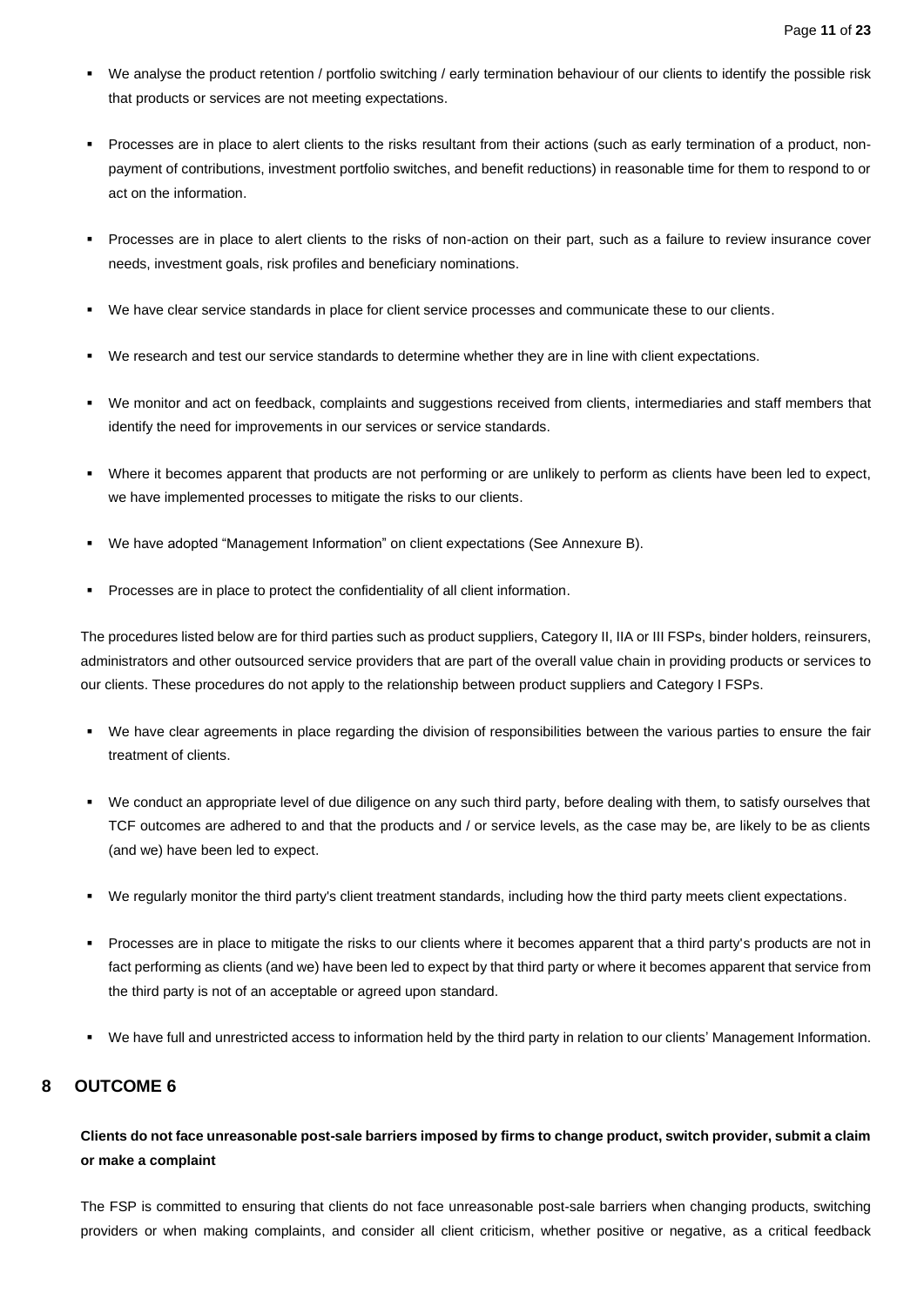## <span id="page-12-0"></span>**8.1 CHANGING PRODUCTS**

- We inform our clients (in good time, not only on request) of the types of permissible changes they may make to their products if their individual needs or circumstances change and of any important limitations on their ability to access funds or to make amendments to any product.
- When we become aware of any changes to a client's needs or circumstances (including affordability difficulties), we inform such client of possible product changes that are available to them in order to meet their changed requirements.
- We have clear service standards in place for processing product changes (including instances where the request needs to be referred to another party for processing) and communicate these standards to our clients.
- Where a request for a product change is declined by any party in the value chain, we provide the client with clear reasons for the decision.
- When we receive a request to change a product (whether directly or through another party) we inform the client of any potential risks associated with the change, in reasonable time for them to respond to or act on the information.

## <span id="page-12-1"></span>**8.2 SWITCHING PROVIDERS**

- We have clear service standards in place for processing switches to other providers and communicate these to our clients.
- When we receive a request to switch providers (whether directly or through another party) we inform the client of any potential risks associated with the switch.

<span id="page-12-2"></span>**8.3 CLAIMS AND DISBURSEMENT HANDLING** (BINDER HOLDERS: LONG-TERM AND SHORT-TERM INSURANCE ONLY)

- We test our claims and/or disbursement handling processes to ensure that it is suitable for the product and target client group concerned.
- We inform our clients (not only on request or at claim stage) of the process that must be followed in order to submit a claim or a disbursement request and what information will be required in order to process a claim or a disbursement request.
- We inform our clients of our service standards when processing claims and disbursement requests.
- We inform clients prior to contracting, of the circumstances under which claims or disbursement requests will not be processed and explain the client's obligations in this regard.
- Once a claim has been received, we keep clients/members informed of our progress.
- Where a claim is repudiated, wholly or partially, or a disbursement request is declined, we provide the client/member clear reasons for the decision, with supporting evidence, where relevant, and the steps available to the client in order to review the decision (if any).
- We consider the client's reasonable benefit expectations and our TCF objectives before making a decision to repudiate / decline a claim or disbursement request.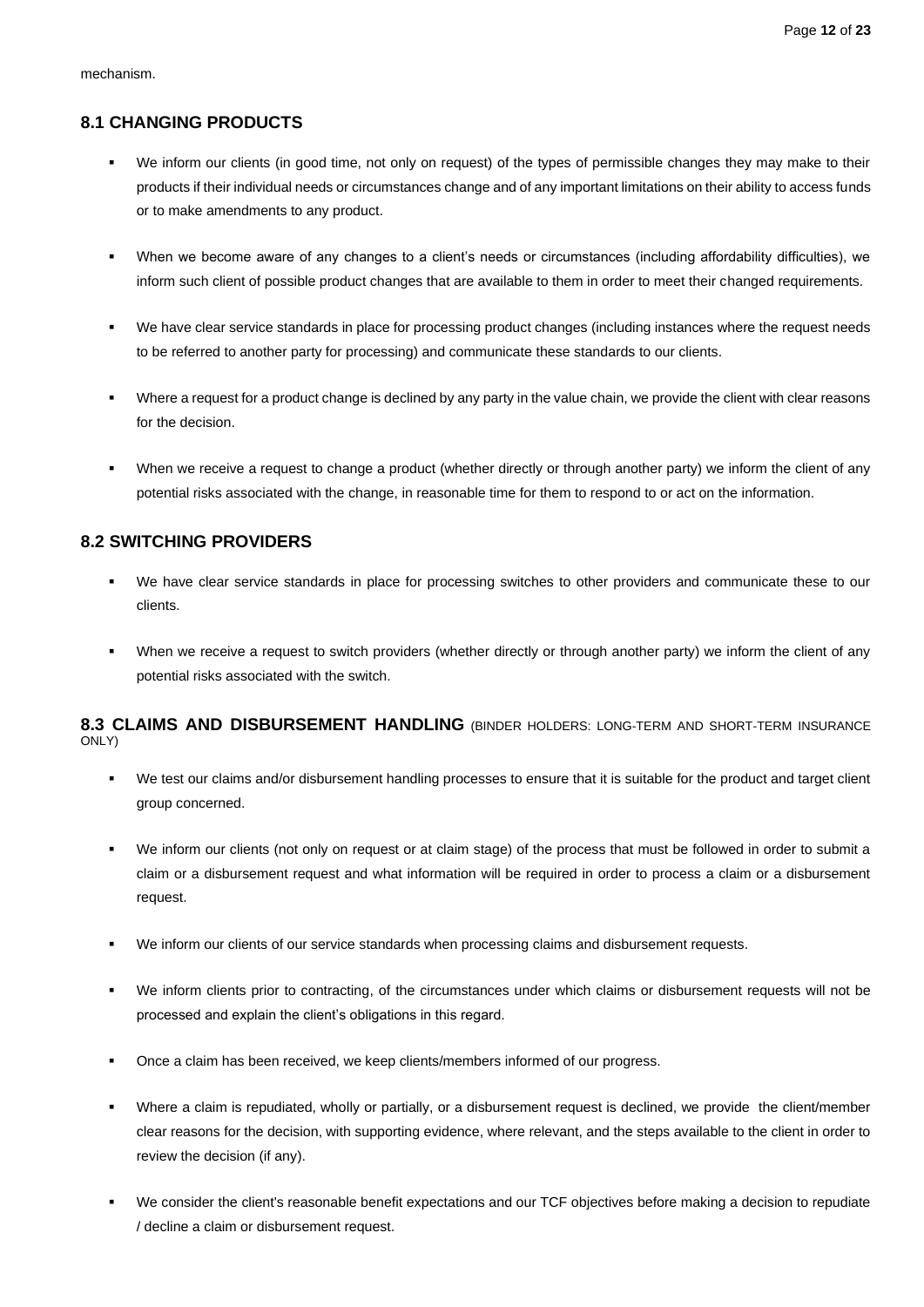- We have specific training in place for claims and disbursement processing staff (including on TCF).
- We consider the claims repudiation experience and quality of claims handling of different insurers when recommending an insurer to clients.
- We analyse types of claims and claims repudiation experience of our different representatives to identify any risk of misselling.

## <span id="page-13-0"></span>**8.4 COMPLAINTS HANDLING**

- We test our complaints process to ensure it is accessible and appropriate to our client group/s.
- We have a robust complaints management, record keeping and root cause analysis process, and have devoted sufficient resources to ensure effective complaints handling when needed.
- We inform clients (before complaint stage) of the process that must be followed in order to submit a complaint, and of the various options available for further recourse if the client is dissatisfied with the outcome of the complaint.
- We benchmark our complaints data (for example, complaint volumes, resolution rates, referrals to Ombud schemes) against competitors.
- Once a complaint has been received, whether we are dealing with the complaint ourselves or where we have referred the complaint to another party, we keep clients informed of its progress (including the contact details of the person responsible for processing the complaint)
- When responding to a complaint, we provide clear reasons for our response (including where the response is favourable to the client), with supporting evidence where relevant.
- Where a request for redress is declined, wholly or partially, we inform the client of the steps that may be followed in order to have the decision reviewed.
- We have clear service standards in place for processing complaints and we communicate such standards to our clients.
- We have specific staff training in place for complaints handling
- Complaints processes are structured in such a way as to ensure that there are no conflicts of interest and that all decisions are based on objective facts and criteria.
- Complaints processes are structured in such a way as to ensure that complaints of a similar nature have a similar outcome.
- Follow-up processes are in place to determine the client satisfaction levels of complaints that have been finalised.
- Processes are in place to ensure consistency in complaints handling. We have a policy in place for fair compensation of clients who have been financially prejudiced by unfair treatment, which is not limited only to those clients who complain.
- We analyse complaints to identify any risks of mis-selling (whether by our own representatives or not).
- We consider the nature of complaints received and the complaints handling performance history of different product suppliers when deciding on whether or not to enter into a business relationship with a particular product supplier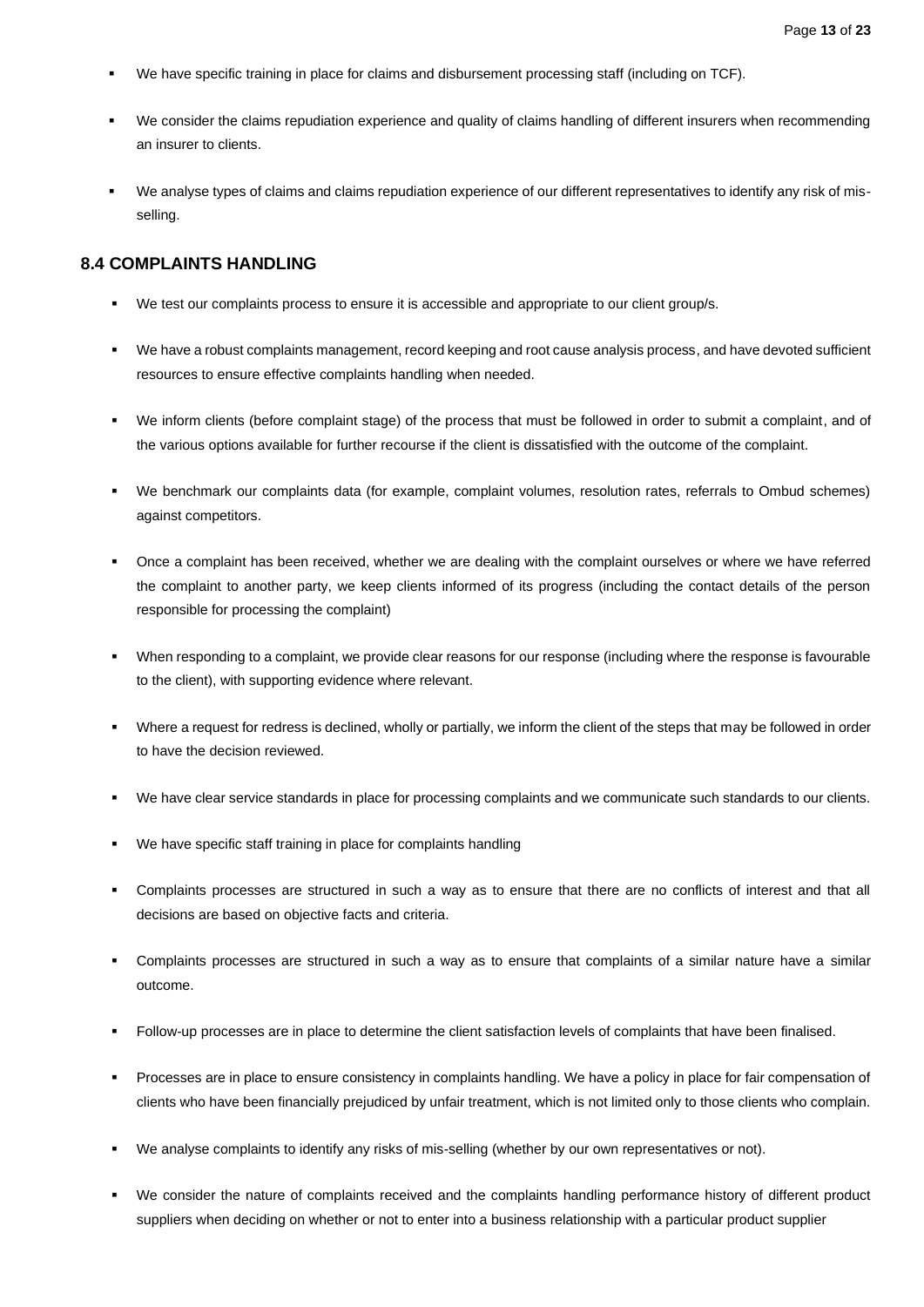▪ We consider the nature of complaints received and the complaints handling performance history of different product suppliers when recommending a particular product supplier or financial product to our clients.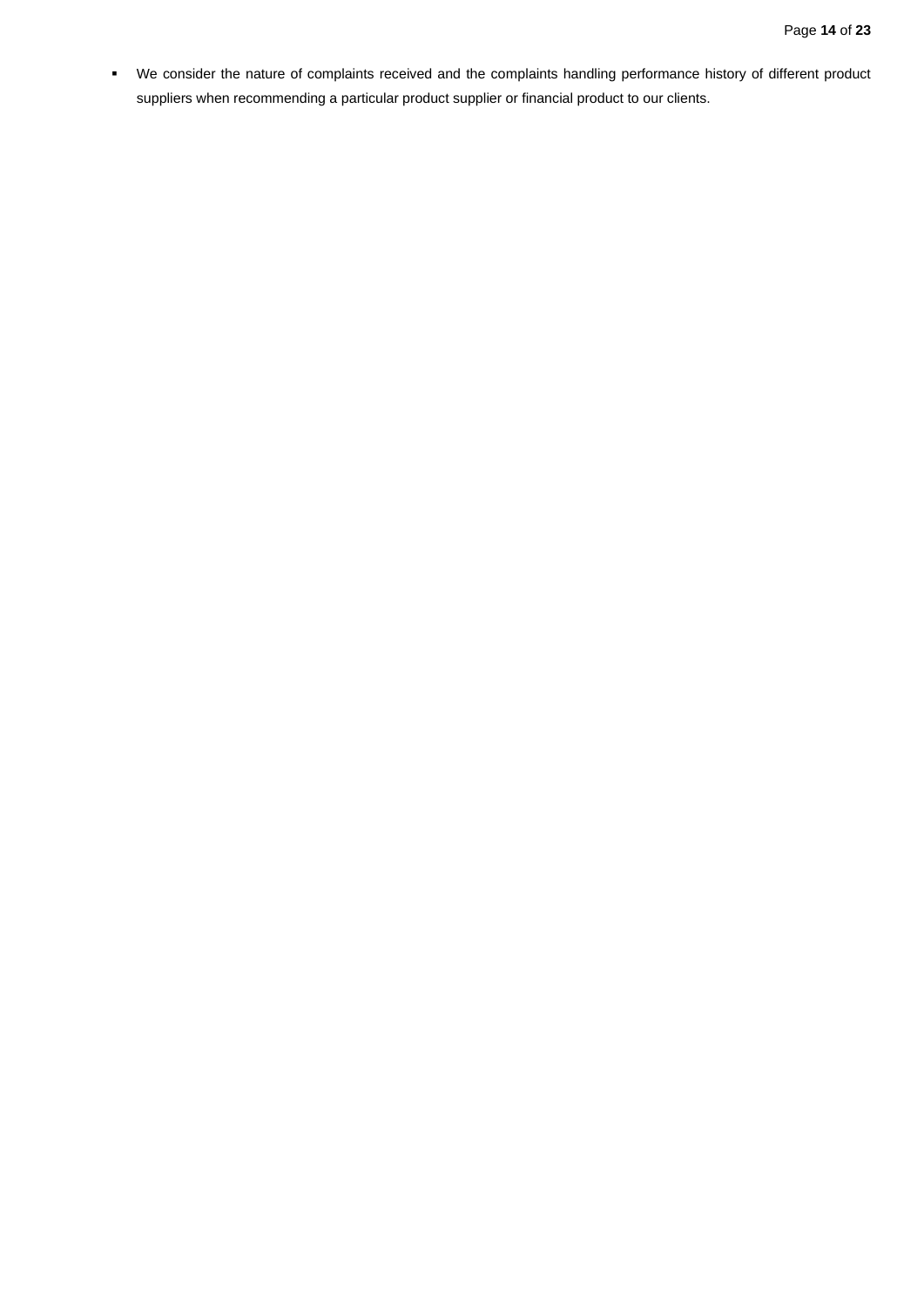## <span id="page-15-0"></span>**9 ANNEXURE A: AUTHORISED FINANCIAL PRODUCT CATEGORIES AND SUBCATEGORIES**

(\*delete whichever is not applicable)

| <b>Category I Advisory FSP</b> |                                                                                             | <b>Advice</b>            | <b>Intermediary</b><br><b>Services</b> |
|--------------------------------|---------------------------------------------------------------------------------------------|--------------------------|----------------------------------------|
| 1.1                            | Long-term Insurance: Subcategory A                                                          | $\boxtimes$              | $\boxtimes$                            |
| 1.2                            | Short-term Insurance: Personal Lines                                                        | $\boxtimes$              | $\boxtimes$                            |
| 1.3                            | Long-term Insurance: Subcategory B1                                                         | $\boxtimes$              | $\boxtimes$                            |
| 1.4                            | Long-term Insurance: Subcategory C                                                          | ⊠                        | $\boxtimes$                            |
| 1.5                            | <b>Retail Pension Benefits</b>                                                              | $\boxtimes$              | $\boxtimes$                            |
| 1.6                            | Short-term Insurance: Commercial Lines                                                      | $\boxtimes$              | $\boxtimes$                            |
| 1.7                            | Pension Fund Benefits (excluding retail pension benefits)                                   | $\boxtimes$              | $\boxtimes$                            |
| 1.8                            | Securities and Instruments: Shares                                                          | П                        | $\Box$                                 |
| 1.9                            | Securities and Instruments: Money Market Instruments                                        | $\mathsf{L}$             | $\Box$                                 |
| 1.10                           | Securities and Instruments: Debentures and Securitised Debt                                 | $\Box$                   | $\Box$                                 |
| 1.11                           | Securities and Instruments: Warrants, certificates and other instruments acknowledging debt | $\Box$                   | $\Box$                                 |
| 1.12                           | Securities and Instruments: Bonds                                                           | $\mathbf{L}$             | $\Box$                                 |
| 1.13                           | Securities and Instruments: Derivative instruments excluding Warrants                       | П                        | $\Box$                                 |
| 1.14                           | Participatory Interests in one or more Collective Investment Schemes                        | $\boxtimes$              | $\boxtimes$                            |
| 1.15                           | <b>Forex Investment Business</b>                                                            | $\Box$                   | $\Box$                                 |
| 1.16                           | <b>Health Service Benefits</b>                                                              | $\boxtimes$              | $\boxtimes$                            |
| 1.17                           | Deposits as defined in the Banks Act – exceeding 12 months (Long-term Deposits)             | $\boxtimes$              | $\boxtimes$                            |
| 1.18                           | Deposits as defined in the Banks Act - 12 months or less (Short-term Deposits)              | $\boxtimes$              | $\boxtimes$                            |
| 1.19                           | <b>Friendly Society Benefits</b>                                                            | $\boxtimes$              | $\boxtimes$                            |
| 1.20                           | Long-term Insurance: Subcategory B2                                                         | $\boxtimes$              | $\boxtimes$                            |
| 1.21                           | Long-term Insurance: Subcategory B2-A                                                       | $\boxtimes$              | $\boxtimes$                            |
| 1.22                           | Long-term Insurance: Subcategory B1-A                                                       | $\boxtimes$              | $\boxtimes$                            |
| 1.23                           | Short-term Insurance: Personal Lines A1                                                     | $\boxtimes$              | $\boxtimes$                            |
| 1.24                           | <b>Structured Deposits</b>                                                                  | $\Box$                   | $\Box$                                 |
| 1.25                           | Securities and Instruments                                                                  |                          | $\Box$                                 |
| 1.26                           | Participatory interest in the CIS hedge fund                                                | $\overline{\phantom{a}}$ | $\Box$                                 |

| <b>Category II Discretionary FSP</b> |                                                                                             | <b>Discretionary</b><br><b>Services</b> |
|--------------------------------------|---------------------------------------------------------------------------------------------|-----------------------------------------|
| 2.1                                  | Long-term Insurance: Subcategory B1                                                         |                                         |
| 2.2                                  | Long-term Insurance: Subcategory C                                                          |                                         |
| 2.3                                  | <b>Retail Pension Benefits</b>                                                              | $\perp$                                 |
| 2.4                                  | Pension Fund Benefits (excluding retail pension benefits)                                   |                                         |
| 2.5                                  | Securities and Instruments: Shares                                                          |                                         |
| 2.6                                  | Securities and Instruments: Money Market Instruments                                        | $\perp$                                 |
| 2.7                                  | Securities and Instruments: Debentures and Securitised Debt                                 | $\mathsf{L}$                            |
| 2.8                                  | Securities and Instruments: Warrants, certificates and other instruments acknowledging debt |                                         |
| 2.9                                  | Securities and Instruments: Bonds                                                           | $\mathsf{L}$                            |
| 2.10                                 | Securities and Instruments: Derivative instruments excluding Warrants                       |                                         |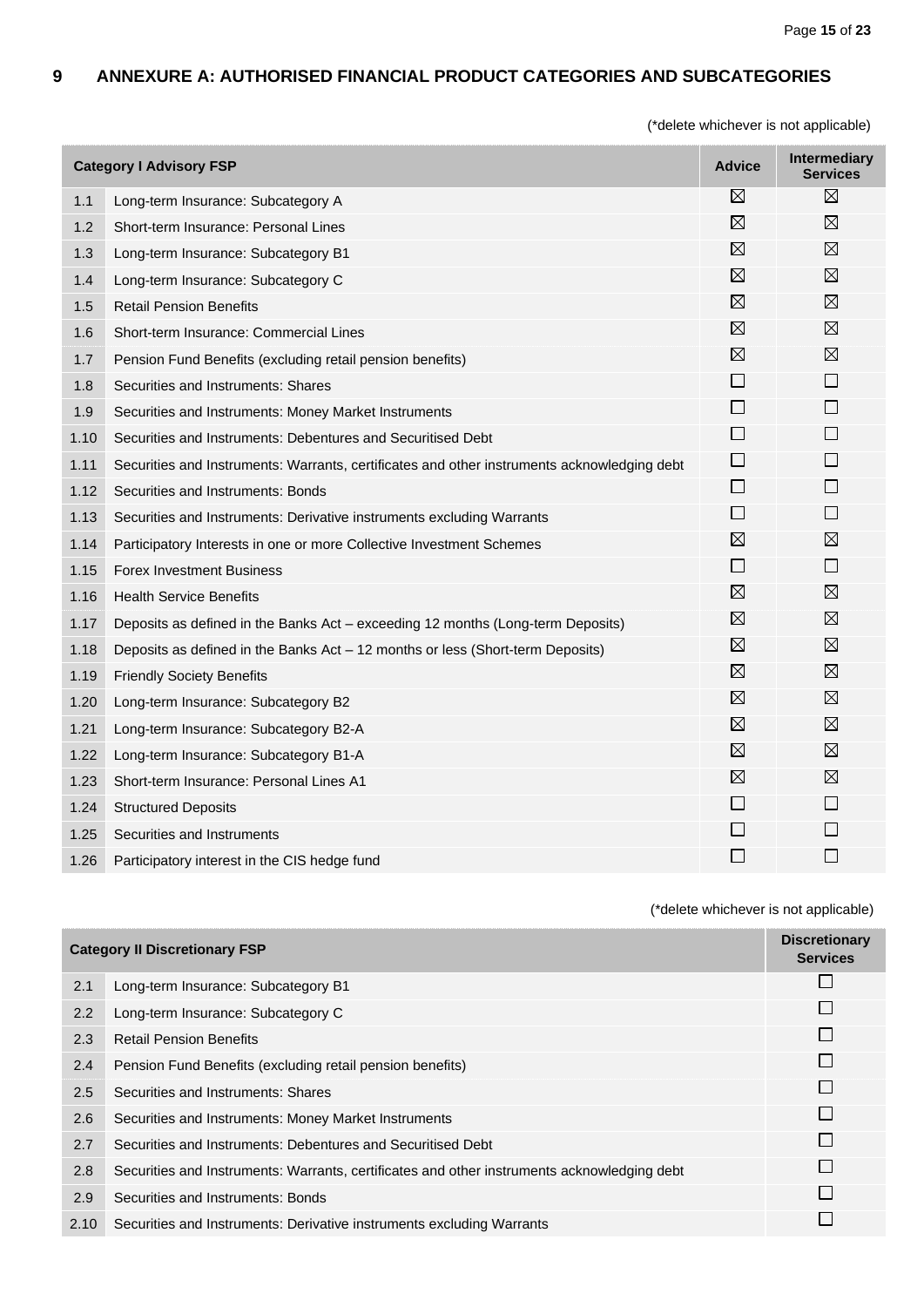| 2.11 | Participatory Interests in one or more Collective Investment Schemes |  |
|------|----------------------------------------------------------------------|--|
| 2.12 | <b>Forex Investment Business</b>                                     |  |
| 2.13 | Long-term Deposits                                                   |  |
| 2.14 | <b>Short-term Deposits</b>                                           |  |
| 2.15 | Long-term Insurance: Subcategory B2                                  |  |
| 2.16 | Long-term Insurance: Subcategory B2-A                                |  |
| 2.17 | Long-term Insurance: Subcategory B1-A                                |  |
| 2.18 | <b>Structured Deposits</b>                                           |  |
| 2.19 | Securities and Instruments                                           |  |
| 2.20 | Participatory interest in the CIS hedge fund                         |  |

| <b>Category IIA Hedge Fund FSP</b> |                                                                                             | <b>Discretionary</b><br><b>Services</b> |
|------------------------------------|---------------------------------------------------------------------------------------------|-----------------------------------------|
| 2A.1                               | Long-term Insurance: Subcategory B1                                                         |                                         |
| 2A.2                               | Long-term Insurance: Subcategory C                                                          | $\mathcal{L}_{\mathcal{A}}$             |
| 2A.3                               | <b>Retail Pension Benefits</b>                                                              |                                         |
| 2A.4                               | Pension Fund Benefits (excluding retail pension benefits)                                   |                                         |
| 2A.5                               | Securities and Instruments: Shares                                                          | П                                       |
| 2A.6                               | Securities and Instruments: Money Market Instruments                                        |                                         |
| 2A.7                               | Securities and Instruments: Debentures and Securitised Debt                                 |                                         |
| 2A.8                               | Securities and Instruments: Warrants, certificates and other instruments acknowledging debt |                                         |
| 2A.9                               | Securities and Instruments: Bonds                                                           | П                                       |
| 2A.10                              | Securities and Instruments: Derivative instruments excluding Warrants                       | $\Box$                                  |
| 2A.11                              | Participatory Interests in one or more Collective Investment Schemes                        | $\Box$                                  |
| 2A.12                              | <b>Forex Investment Business</b>                                                            |                                         |
| 2A.13                              | Long-term Deposits                                                                          | $\Box$                                  |
| 2A.14                              | <b>Short-term Deposits</b>                                                                  | П                                       |
| 2A.15                              | Long-term Insurance: Subcategory B2                                                         |                                         |
| 2A.16                              | Long-term Insurance: Subcategory B2-A                                                       | II.                                     |
| 2A.17                              | Long-term Insurance: Subcategory B1-A                                                       | $\Box$                                  |
| 2A.18                              | <b>Structured Deposits</b>                                                                  |                                         |
| 2A.19                              | Securities and Instruments                                                                  |                                         |
| 2A.20                              | Participatory interest in the hedge fund                                                    |                                         |

| <b>Category III Administrative FSP</b> |                                                           | <b>Administrative</b><br><b>Services</b> |
|----------------------------------------|-----------------------------------------------------------|------------------------------------------|
| 3.1                                    | Long-term Insurance: Subcategory B1                       |                                          |
| 3.2                                    | Long-term Insurance: Subcategory C                        |                                          |
| 3.3                                    | <b>Retail Pension Fund Benefits</b>                       |                                          |
| 3.4                                    | Pension Fund Benefits (excluding retail pension benefits) | $\mathbf{I}$                             |
| 3.5                                    | Securities and Instruments: Shares                        |                                          |
| 3.6                                    | Securities and Instruments: Money Market Instruments      |                                          |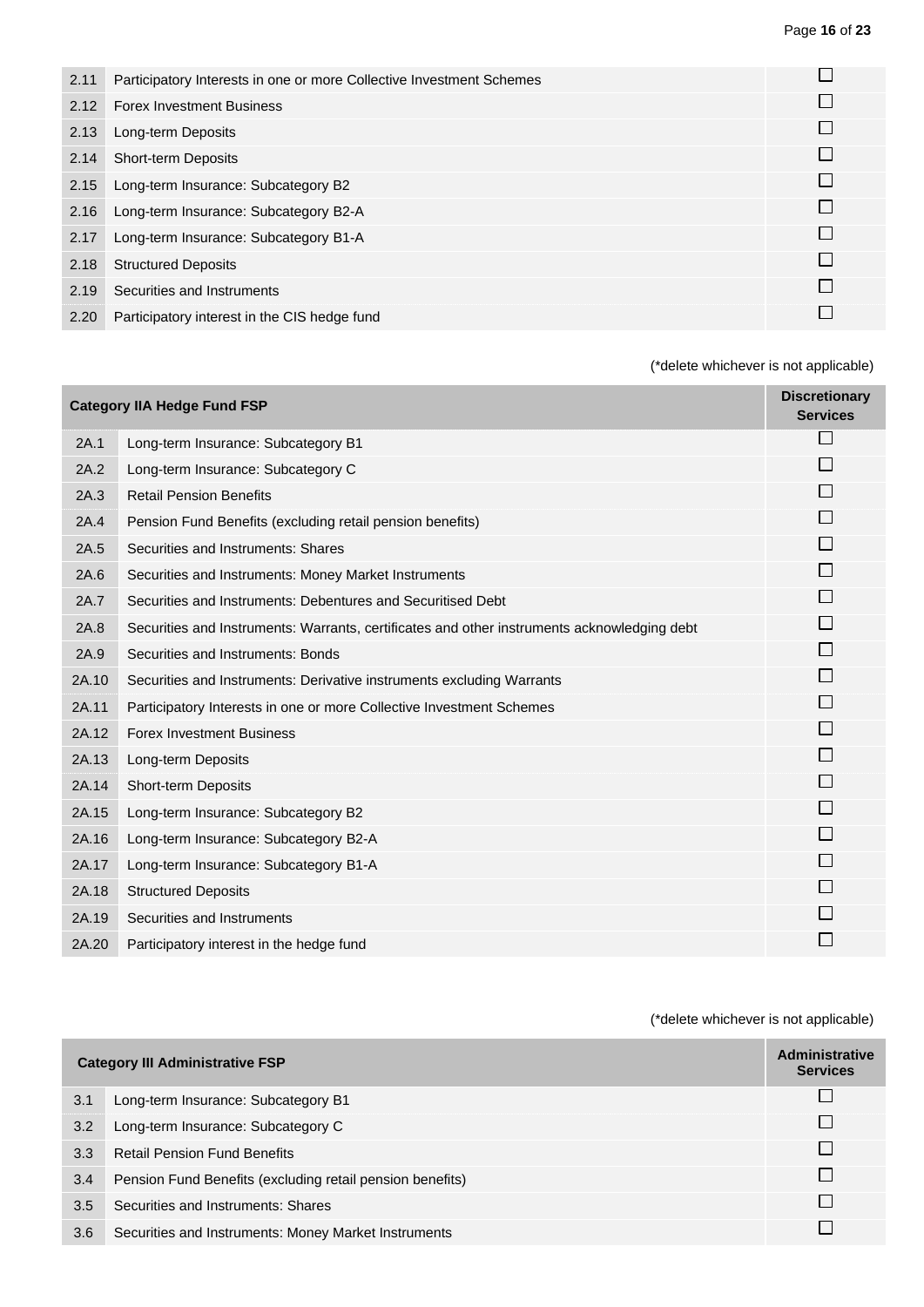| 3.7  | Securities and Instruments: Debentures and Securitised Debt                                 |              |
|------|---------------------------------------------------------------------------------------------|--------------|
| 3.8  | Securities and Instruments: Warrants, certificates and other instruments acknowledging debt |              |
| 3.9  | Securities and Instruments: Bonds                                                           |              |
| 3.10 | Securities and Instruments: Derivative instruments excluding Warrants                       |              |
| 3.11 | Participatory Interests in one or more Collective Investment Schemes                        |              |
| 3.12 | <b>Forex Investment Business</b>                                                            |              |
| 3.13 | Long-term Deposits                                                                          | $\mathsf{I}$ |
| 3.14 | <b>Short-term Deposits</b>                                                                  |              |
| 3.15 | Long-term Insurance: Subcategory B2                                                         |              |
| 3.1  | Long-term Insurance: Subcategory B2-A                                                       |              |
| 3.17 | Long-term Insurance: Subcategory B1-A                                                       | I.           |
| 3.18 | <b>Structured Deposits</b>                                                                  |              |
| 3.19 | Securities and Instruments                                                                  |              |
| 3.20 | Participatory interest in a Hedge Fund                                                      |              |

| <b>Category IV Assistance Business FSP</b> | <b>Assistance</b><br><b>Business</b> |
|--------------------------------------------|--------------------------------------|
|                                            | $\boxtimes$                          |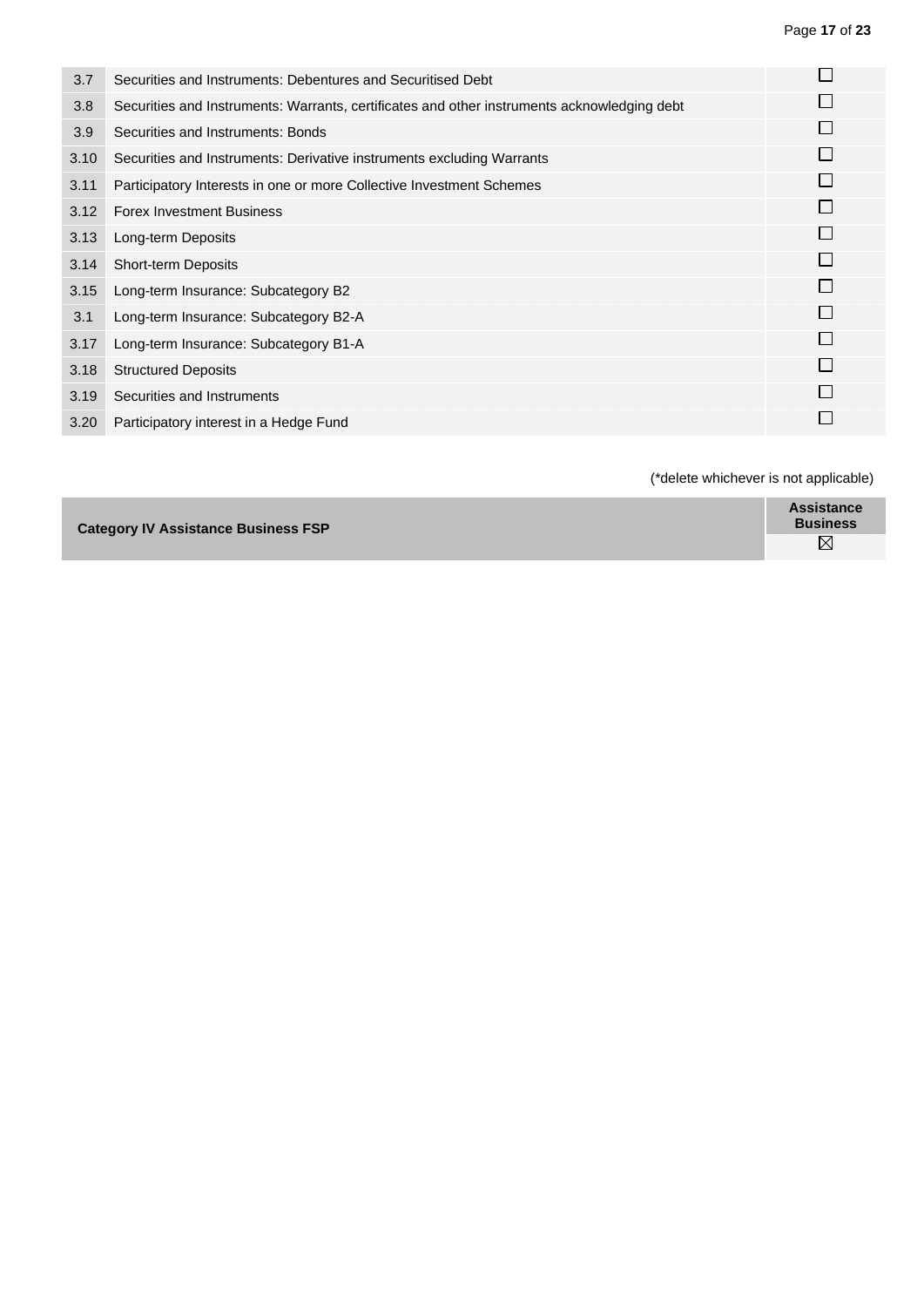## <span id="page-18-0"></span>**10 ANNEXURE B: MANAGEMENT INFORMATION**

The data sets listed below are examples of Management Information (MI) that could be used to measure and improve TCF performance. All six outcomes are relevant across all areas of business activity.

*Delete data sets that are not applicable. For the remaining sets of data, targets will need to be set that will alert the TCF Champion of the organisation's failure to achieve the outcomes of TCF.*

Where the organisation fails to meet the TCF outcomes, the TCF Champion will be required to evidence the actions that were taken in order to investigate and rectify the failure.

(\*delete whichever is not applicable)

| DATA SET: SALES                                                                              | (Outcomes 2, 3, 4 & 5)                                                                                                                                                                                                                                                                 |
|----------------------------------------------------------------------------------------------|----------------------------------------------------------------------------------------------------------------------------------------------------------------------------------------------------------------------------------------------------------------------------------------|
| Data Measured                                                                                | <b>Possible TCF Implications</b>                                                                                                                                                                                                                                                       |
| Sales volume by product type                                                                 | Product suitability – excessive sales of one product may indicate mis-selling<br>or unsuitable sales including inadequate suitability analysis                                                                                                                                         |
| Sales volume by commission rate / type                                                       | Commission rate payable on a particular product may result in product bias,<br>leading to mis-selling or unsuitable sales. As above, this may mean suitability<br>was not properly assessed                                                                                            |
| Sales volume against expectations                                                            | Poor sales may indicate incorrect targeting or that the product is too complex;<br>excess sales may indicate mis-selling and/or unsuitable sales, including<br>affordability concerns                                                                                                  |
| Cancellation within cooling off period                                                       | High cancellation rates may indicate unsuitable advice and/or a<br>misunderstanding of the product on the part of the client                                                                                                                                                           |
| Early cancellation rates                                                                     | Excessive early cancellations may indicate a lack of suitability of advice as the<br>client believes the product is unsuitable or is unable to afford premiums and<br>terminates early                                                                                                 |
| Percentage of file check fails - total and by<br>representative (based on a sample of files) | By FSP / Representative - evidence of systemic weaknesses and/or breaches<br>of the General Code of Conduct (particularly disclosure) which may result in<br>misleading or insufficient information being given and/or mis-selling. By<br>representative - may indicate training needs |
| Number of new products introduced during a given<br>period                                   | Review in conjunction with product training statistics                                                                                                                                                                                                                                 |
| Percentage of representatives completing new<br>product training within a given period       | Training and competency of representatives is a key component in ensuring<br>that clients are treated fairly. Poor product knowledge may lead to<br>inappropriate recommendations                                                                                                      |

| DATA SET: COMPLAINTS                             | (Outcomes 1, 2, 3, 4, 5 & 6)                                                                                                                                                                      |
|--------------------------------------------------|---------------------------------------------------------------------------------------------------------------------------------------------------------------------------------------------------|
| Data Measured                                    | <b>Possible TCF Implications</b>                                                                                                                                                                  |
| Volume of complaints                             | May indicate mis-selling or other failings affecting the fair treatment of clients                                                                                                                |
| Complaints against any particular representative | As above, may reveal a training need                                                                                                                                                              |
| Complaints against a particular product          | May indicate product and/or provider's marketing material is unclear or<br>misleading or unsuitable for the target market. This could lead to mis-selling or<br>other unfair treatment of clients |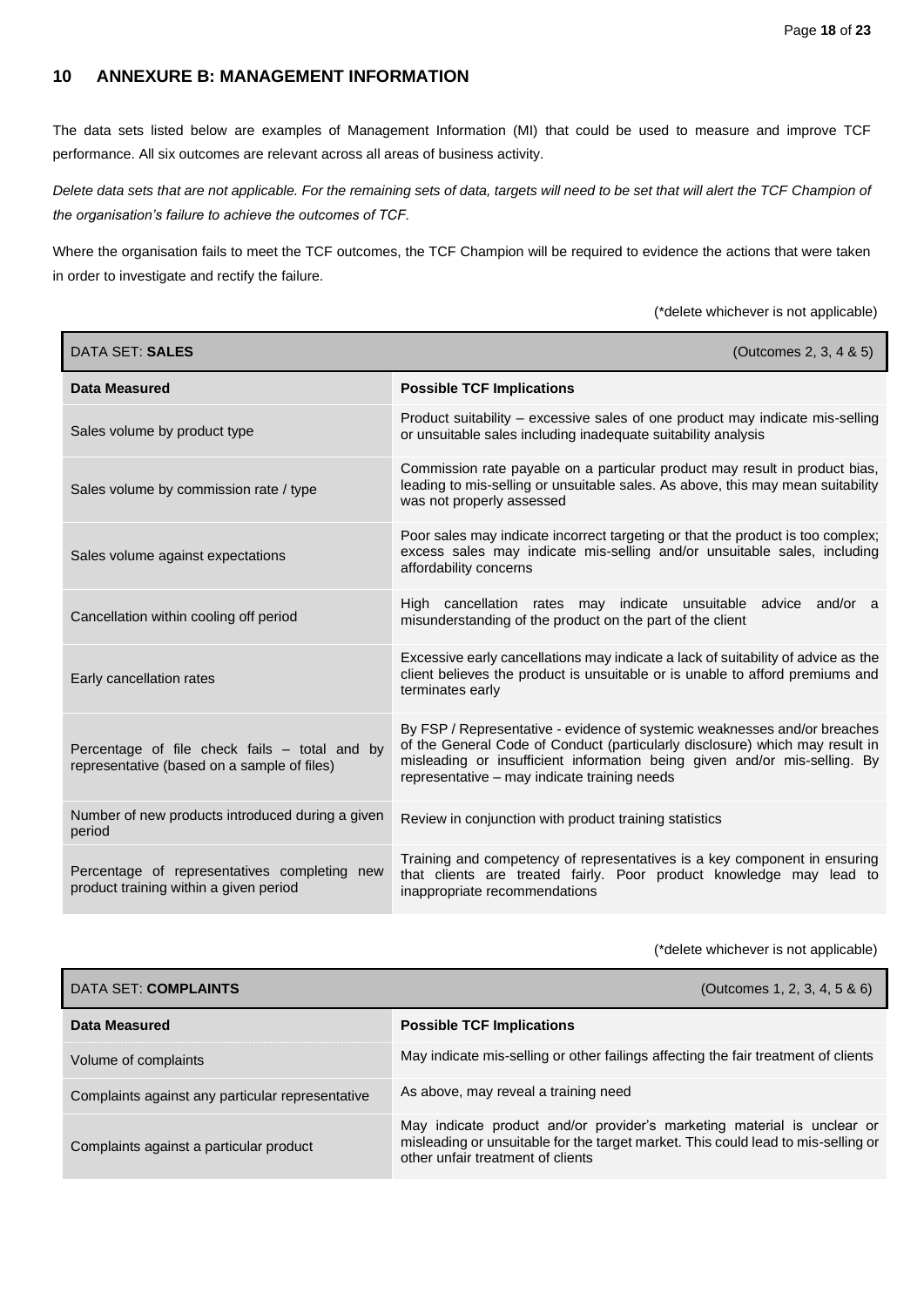| Complaints relating to information supplied by<br>representatives                                                                                                | Could indicate either a lack of clarity and completeness of essential features<br>and other information that was supplied by the representative, (or in the actual<br>financial services that were rendered) and/or deficiencies in the product<br>information provided by the product provider to the representative |
|------------------------------------------------------------------------------------------------------------------------------------------------------------------|-----------------------------------------------------------------------------------------------------------------------------------------------------------------------------------------------------------------------------------------------------------------------------------------------------------------------|
| Complaints upheld internally - analysed by<br>reference to whether there was negligence, failure<br>to comply with statutory requirements of unfair<br>treatment | May reveal trends depending on the underlying reasons and the need for<br>improvements in the relevant areas. May be a measure of the fairness of the<br>complaints handling procedures                                                                                                                               |
| Volume and percentage of complaints referred to<br><b>FAIS Ombud</b>                                                                                             | May identify possible areas of misunderstanding by clients as to what<br>constitutes a complaint (assess possible action to reduce this). May indicate<br>unfairness in the complaints handling process                                                                                                               |
| Percentage of complaints to FAIS Ombud upheld                                                                                                                    | External measure of complaints handling process                                                                                                                                                                                                                                                                       |
| Percentage of complaints to FAIS Ombud not<br>upheld                                                                                                             | May be indicative that the FSP's complaints handling process is fair and<br>resulting in the right outcomes                                                                                                                                                                                                           |
| Percentage of complaints acknowledged within the<br>time frame stipulated in the official Complaints<br>Policy of the FSP                                        | Performance measurement of timeliness of complaints handling process                                                                                                                                                                                                                                                  |
| Percentage of complaints resolved within the time<br>frame stipulated in the official Complaints Policy of<br>the FSP                                            | Performance measurement of complaints being handled in a fair and timely<br>manner                                                                                                                                                                                                                                    |
| Number of recommendations following complaint<br>raised                                                                                                          | Action being taken to improve standards. Could be evidence of a TCF culture<br>and embedding                                                                                                                                                                                                                          |
| Number of recommendations following complaint<br>that resulted in a change to procedure or policy                                                                | Action taken to improve standards/reduce complaints. Could be evidence of a<br>TCF culture and embedding                                                                                                                                                                                                              |

| DATA SET : POINT OF SALE                                                                                                                           | (Outcomes 2, $3 & 4$ )                                                                                                                                                          |
|----------------------------------------------------------------------------------------------------------------------------------------------------|---------------------------------------------------------------------------------------------------------------------------------------------------------------------------------|
| Data Measured                                                                                                                                      | <b>Possible TCF Implications</b>                                                                                                                                                |
| Score rating of quality of financial services<br>rendered and/or information provided following<br>mystery shopping, telephone or other monitoring | Measure of the quality of financial services rendered and/or information<br>provided by representative. Shortcomings may result in unsuitable sales or<br>other unfair outcomes |

| DATA SET: AFTERS SALES SERVICE                                                           | (Outcomes 1, 2, 3, 4 & 6)                                                                                                                                                                                                                      |
|------------------------------------------------------------------------------------------|------------------------------------------------------------------------------------------------------------------------------------------------------------------------------------------------------------------------------------------------|
| Data Measured                                                                            | <b>Possible TCF Implications</b>                                                                                                                                                                                                               |
| Percentage of clients contacted within 12 months<br>of completion and reason for contact | May be a measure of the standard of client care, depending on the reason for<br>the contact                                                                                                                                                    |
| Clients contacted to notify unsuitability of product<br>following TCF review             | Indicative of the existence of serious compliance breaches at the point of sale<br>and possibly in other areas resulting, in mis-selling. May be indicative of wider<br>systemic shortcomings                                                  |
| following<br>Percentage<br>of<br>clients contacted<br>completion of satisfaction survey  | Fairness related questions (e.g. 'what does this product do'?/ 'why did you buy<br>it'?) and questions relating to whether the client understood what type of<br>service they received may indicate whether the client has been treated fairly |
| Overall service satisfaction score for this period out<br>of $10$                        | May indicate whether clients are being fairly treated, depending on the<br>questions asked                                                                                                                                                     |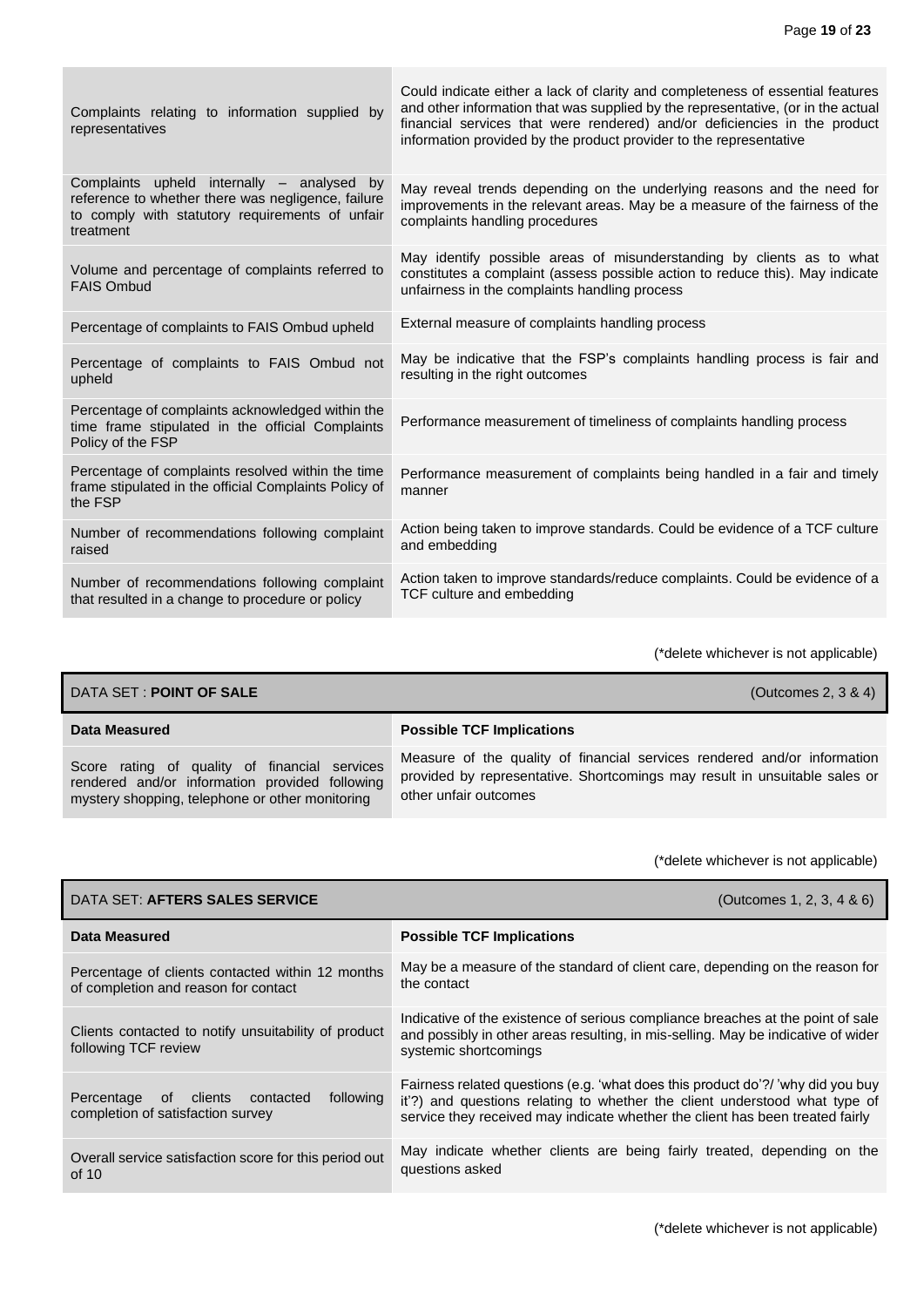| DATA SET: CULTURE AND VALUES                                                                                                                               | (Outcomes 1)                                                                                                       |
|------------------------------------------------------------------------------------------------------------------------------------------------------------|--------------------------------------------------------------------------------------------------------------------|
| Data Measured                                                                                                                                              | <b>Possible TCF Implications</b>                                                                                   |
| Percentage of staff who have completed general<br>TCF training - sales and non-sales                                                                       | May be indicative of TCF awareness and a TCF culture and communication<br>strategy                                 |
| Percentage of staff who have completed additional<br>TCF training specific to their area                                                                   | As above - likely to further enhance TCF awareness and the development of<br>an embedded TCF culture               |
| Number of representatives who received retraining<br>following high volumes of complaints/file fail checks                                                 | May be indicative of TCF awareness and a TCF culture – firm is routinely<br>identifying and acting on TCF issues   |
| Number of TCF goals in place by business area<br>(financial services, complaints, advertising, after-<br>sales service)                                    | May be indicative of TCF awareness and an embedded TCF culture                                                     |
| Percentage of TCF goals achieved by business<br>area for this period                                                                                       | May be indicative of TCF awareness and an embedded TCF culture                                                     |
| Number of sales/non-sales staff rewarded for<br>meeting TCF targets                                                                                        | May be indicative of TCF awareness and an embedded TCF culture                                                     |
| Number of staff rewarded for suggestions to<br>improve service (whether following complaints or<br>otherwise) - all and/or by business area                | May be indicative of TCF awareness and an embedded TCF culture                                                     |
| Documented TCF Policy and strategy                                                                                                                         | Senior management/business owner commitment and strategy                                                           |
| TCF MI reports, regular minutes of meeting,<br>reporting structures and review processes.                                                                  | Embedding of TCF culture and use of TCF MI is being identified, reviewed and<br>acted on                           |
| Minutes evidencing monthly review of TCF MI by<br>senior management or business owner and/or TCF<br>Committee or Champion and actions taken in<br>response | Embedding of TCF culture and use of TCF MI is being identified, reviewed and<br>acted on                           |
| Staff surveys/opinions on how TCF is working and<br>on how it could be improved                                                                            | Captures staff perception of how fairly a firm treats its clients. Further evidence<br>of embedding of TCF culture |

| DATA SET: ADVERTISING AND PRODUCT PROMOTION<br>(Outcomes 2, 3 & 5)                           |                                                                                                                                                                                                                                                              |
|----------------------------------------------------------------------------------------------|--------------------------------------------------------------------------------------------------------------------------------------------------------------------------------------------------------------------------------------------------------------|
| Data Measured                                                                                | <b>Possible TCF Implications</b>                                                                                                                                                                                                                             |
| complaints<br>promotion<br>Volume<br>type<br>of a<br>by<br>(advertisement, Direct Marketing) | Could indicate that promotion is unclear or inaccurate, depending on the<br>nature of the complaint                                                                                                                                                          |
| Number of compliance breaches picked up by the<br>in-house monitoring process                | May indicate that monitoring processes are operating satisfactorily, a poor<br>technical understanding in the marketing areas, a poor understanding of what<br>constitutes using clear, fair and not misleading information - may identify<br>training needs |
| Number of compliance breaches picked up by the<br>Regulator                                  | Inadequate financial services being rendered to clients. May indicate problems<br>with a poor technical understanding of the product or lack of familiarity with<br>General Code of Conduct requirements                                                     |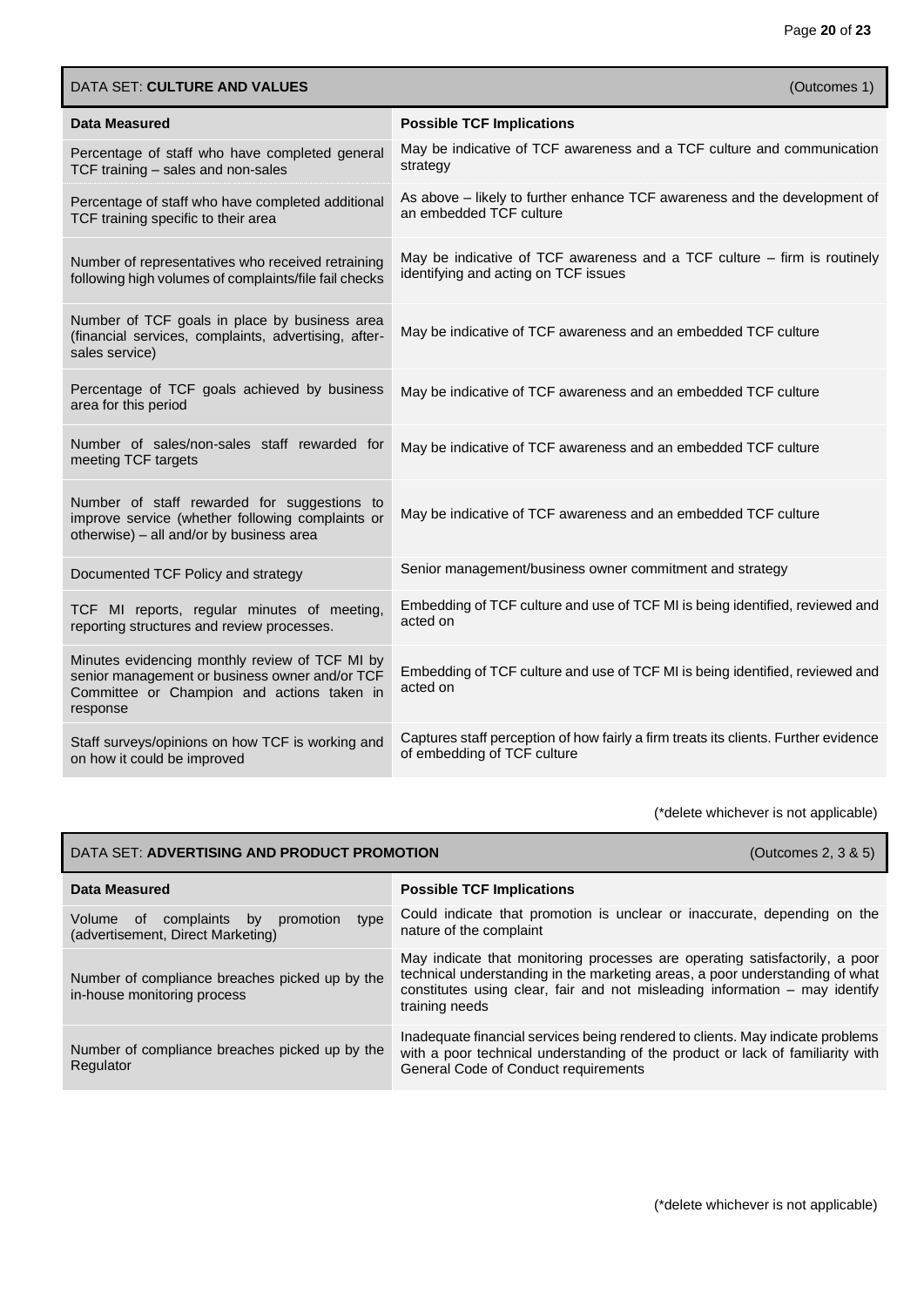| DATA SET: FEEDBACK TO PRODUCT SUPPLIERS<br>(Outcomes $1 & 5$ )                  |                                                                                                                           |
|---------------------------------------------------------------------------------|---------------------------------------------------------------------------------------------------------------------------|
| Data Measured                                                                   | <b>Possible TCF Implications</b>                                                                                          |
| Number of cases of product feedback / suggestions<br>to providers to assist TCF | Feedback on the quality / suitability of a product and/or clarity of product<br>information may improve consumer outcomes |

| DATA SET: STRATEGY<br>(Outcomes 1)                                                                                                                   |                                                                                     |  |
|------------------------------------------------------------------------------------------------------------------------------------------------------|-------------------------------------------------------------------------------------|--|
| Data Measured                                                                                                                                        | <b>Possible TCF Implications</b>                                                    |  |
| The FSP has a strategic commitment<br>(documented) to avert major TCF risks / failings<br>through ongoing scrutiny of sales targeting of<br>products | FSP's commitment to prevent major TCF failings – such as endowment mis-<br>selling. |  |